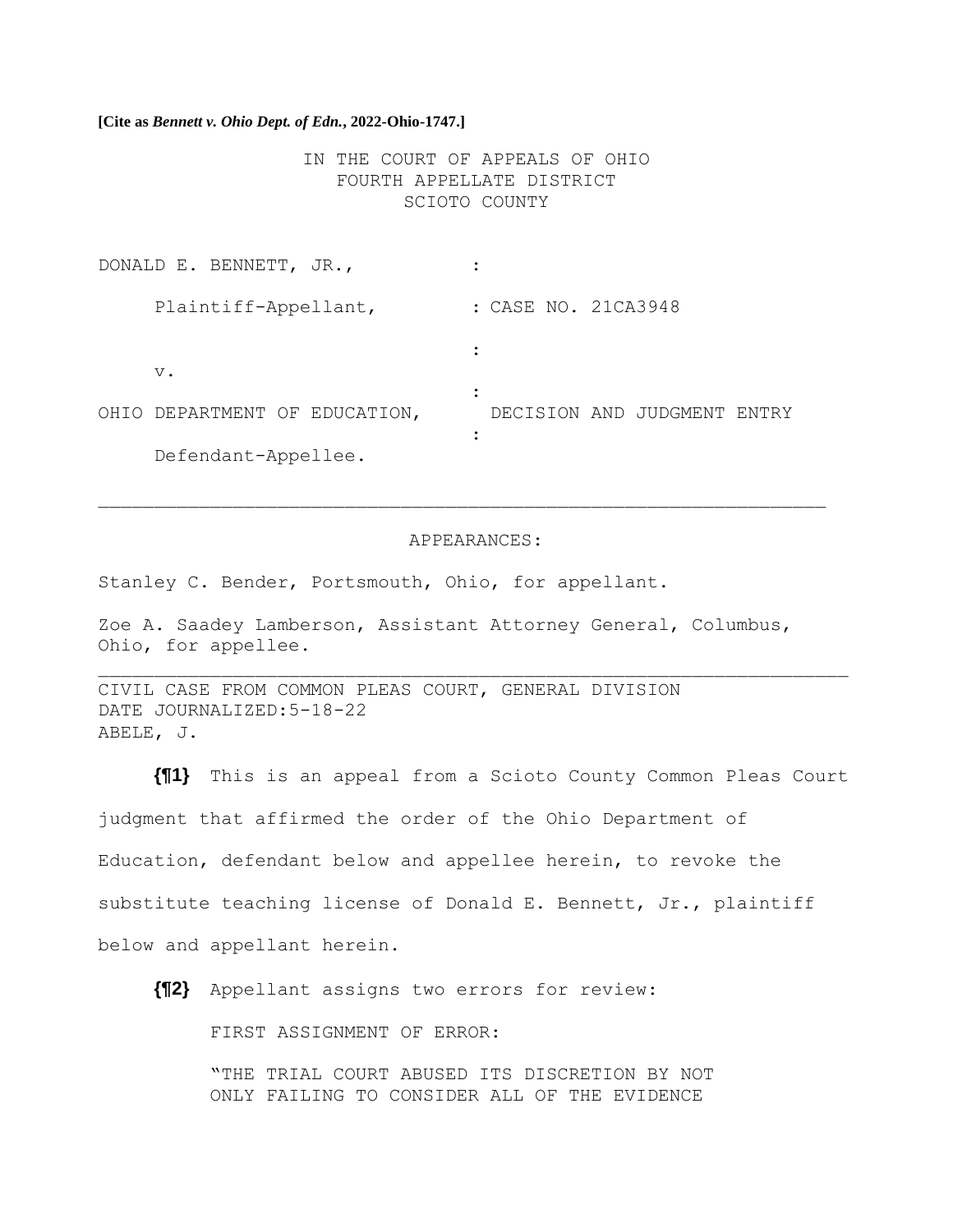BUT, MORE IMPORTANTLY, BY FAILING TO REQUIRE THE ADMINISTRATIVE AGENCY TO PRODUCE ALL OF THE EVIDENCE, I.E., TO HAVE THE ENTIRE RECORD TO REVIEW."

SECOND ASSIGNMENT OF ERROR:

"THE TRIAL COURT'S DETERMINATION THAT ODE'S DECISION DID NOT VIOLATE APPELLANT'S SUBSTANTIVE DUE PROCESS RIGHTS IS BOTH WRONG AND A QUESTION OF LAW AND THIS COURT'S REVIEW IS PLENARY."

**{¶3}** On November 7, 2017, appellant served as a substitute teacher at Valley Local Middle School and was present with Students 1, 2, 3, 4, and 5, among others, for a study skills class. Students 1-5 accused appellant of (1) threatening to stab Student 1 with a pen, and (2) placing his hands on Student 1's neck/shoulders/shirt.

**{¶4}** On June 18, 2019, appellee (ODE) sent a Notice of Opportunity for Hearing to appellant to notify him that the State Board of Education intended to determine whether to limit, suspend, revoke, or permanently revoke his substitute license. The notice included allegations of misconduct<sup>1</sup> and informed appellant that  $(1)$ 

<sup>1</sup> COUNT 1

On or about November 7, 2017, you engaged in conduct unbecoming to the teaching profession when you had an inappropriate verbal and physical interaction with Student 1, which included you putting your hands on Student 1 and/or Student 1's shirt collar and threatening to stab Student 1.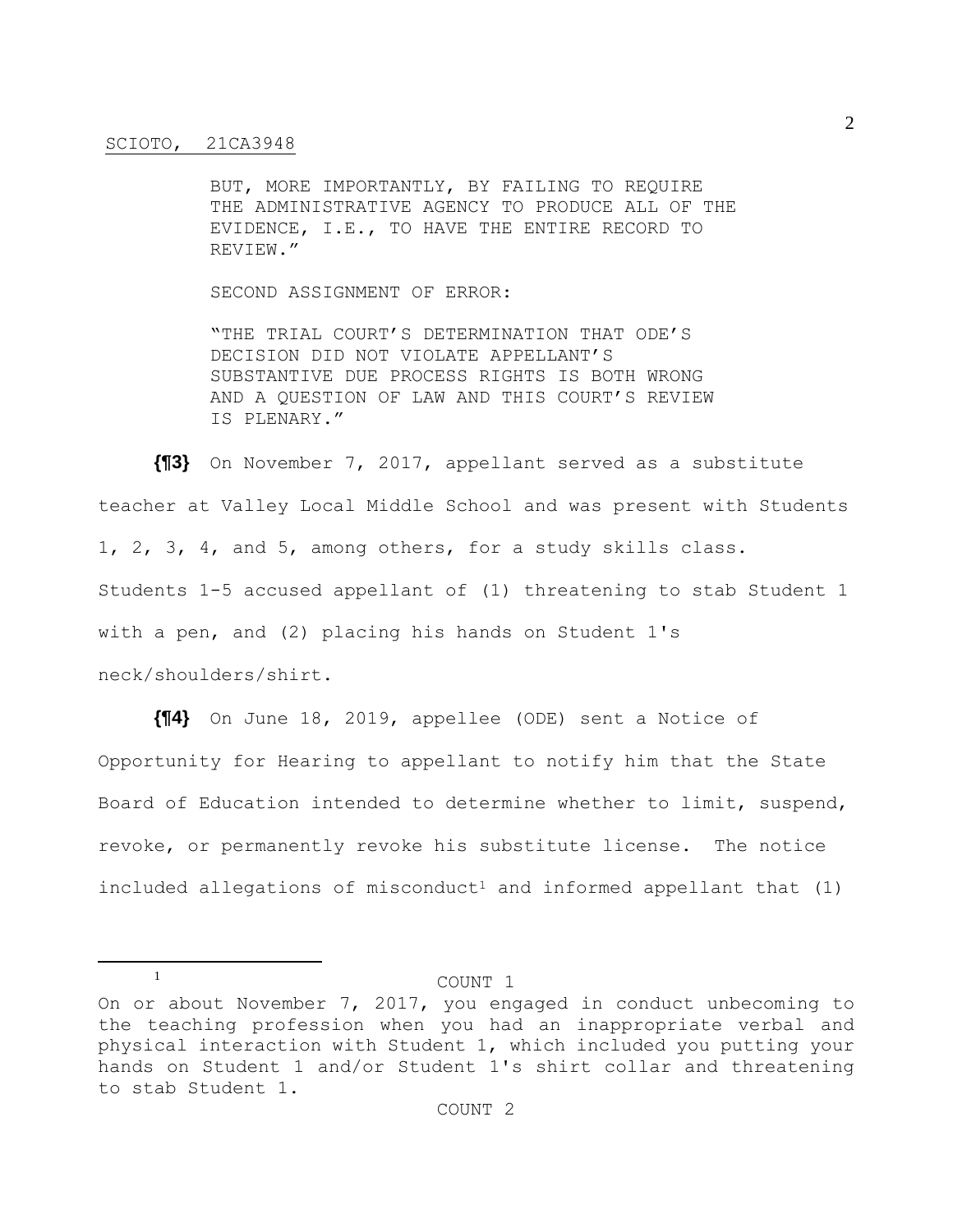his actions violated R.C. 3319.31(B)(1)[engaging in an immoral act, incompetence, negligence, or conduct unbecoming to the position], and (2) he was entitled to a hearing. On October 11, 2019, ODE sent an amended Notice of Opportunity for Hearing that omitted Count 5, but otherwise the same. ODE also requested subpoenas for Principal Aaron Franke, Student 1, Mother of Student 1, Student 2 and Student 3. Appellant requested subpoenas for Franke, Superintendent of the South Central Ohio Educational Service Center Sandy Mers, ODE Staff Attorney Samuel Dunsky and ODE Superintendent of Public Instruction Paolo DeMaria. Subsequently, the hearing officer, pursuant to the Ohio Adm.Code 3301-73-13(D) confidential investigation provision, granted ODE's motion to quash the

#### COUNT 3

#### COUNT 5

On or about December 4, 2008, in the Plymouth Municipal Court, your case was dismissed after you successfully completed a first offenders program relating to the charge of one misdemeanor count of sale of alcohol to underage persons.

On or about January 2, 1997, in the Portsmouth Municipal Court, you were convicted of one minor misdemeanor count of disorderly conduct. COUNT 4

On or about December 2, 1992, in the Circuit Court of the Second Judicial Circuit of Gadsden County, Florida, you pled no contest to one misdemeanor count of cultivation of cannabis, for which adjudication was withheld.

On or about March 1, 2005, June 9, 2005, July 10, 2006, June 5, 2007, July 31, 2007, and February 8, 2017, you engaged in conduct unbecoming to the teaching profession when you failed to fully disclose your criminal history on your applications for licensure to the Ohio Department of Education.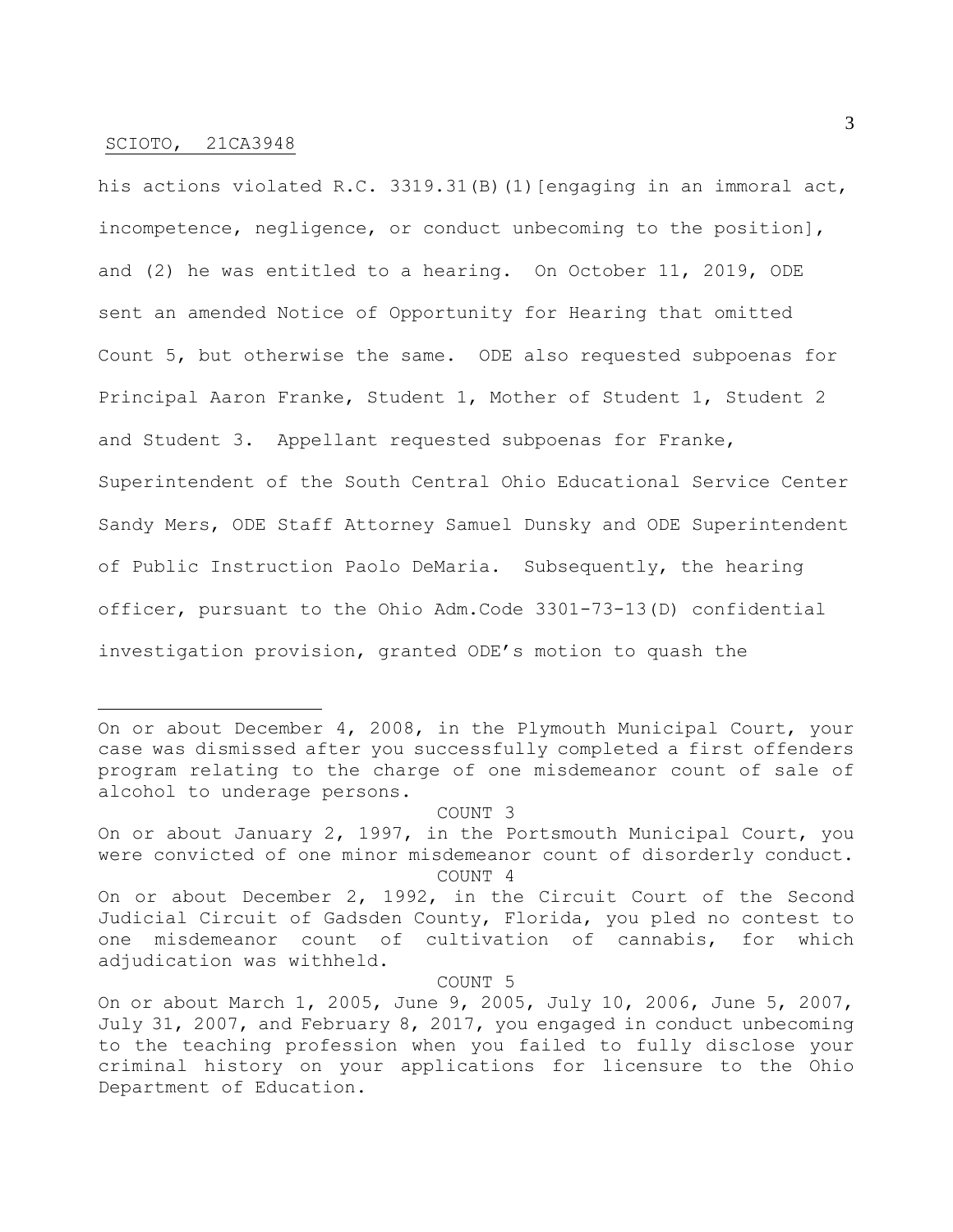subpoenas for Dunsky and DeMaria.

**{¶5}** At the hearing, appellee called several witnesses including appellant, Students 1, 2, 3, and Principal Franke. Student 1 testified that, during his study skills class, he talked with Student 3 and played with his Harry Potter wand pen: "I was seeing how it opened, and I was twisting it in and out, and it just kept clicking. And I was watching it and how the ball back of it blew up." Student 1 said that at that point, appellant "walked up to me and told me to give me the pen. And I told him no, because it wasn't mine. And I handed it back to [Student 3}," then "he [appellant] took the pen from [Student 3] and grabbed the collar of my shirt and said he was going to stab me with it." Student 1 indicated that appellant did not smile or laugh, and then "grabbed the collar of my shirt, and, like, he was pulling like this, so I proceeded to stand up and turn around so he couldn't stab me in my back with the pen." After appellant let go of Student 1, he sat down. Student 1 did acknowledge the disruptive nature of his pen clicking and that he did not tell his mother about the incident.

**{¶6}** After Principal Franke called Student 1's mother, they all discussed the incident the following day. Also, students 2, 3, 4, and 5 spoke with Franke and gave him written statements. Student 1 read his statement during the hearing: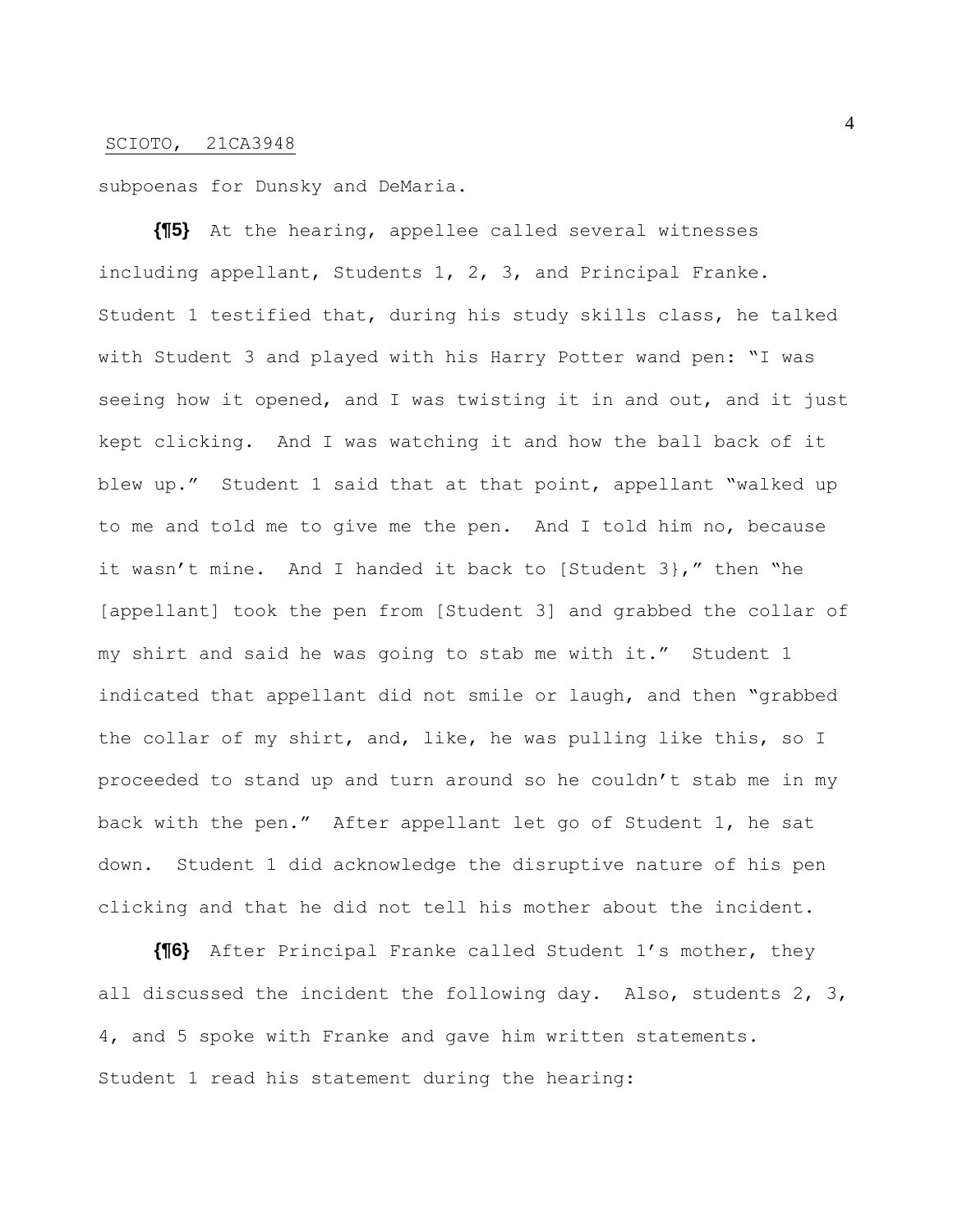I was messing with a pen of Student  $3 - - 3's$ , and he walked up to me and said give me the pen. I gave him the pen and said it wasn't mine, Student - - it was Student  $3'$ s. He grabbed me by the shirt - - yeah - - by my shirt, then he threatened me and said he was going to stab me with it, and I stood up so he could not  $-$  - so he would not be able to stab me in the back, and then he walked away, and I did not speak to him again that day.

Student 1 additionally testified that, at Franke's request and in Franke's presence, he and other students typed their statements while in the computer lab. Student 1 did acknowledge that he talked with the other students prior to them making statements, but denied they discussed the matter with the goal of getting their "stories straight." Student 1 further acknowledged that Student 2's statement that "the only thing I heard from Mr. Bennett out of that sentence was, 'kill'" and that appellant "put his hands around the reporting student's neck and choked him" differed from his account.

**{¶7}** Student 3 testified that approximately seven students occupied the classroom when Student 1 asked to borrow his pen. Appellant then approached and asked, "Whose pen is that?" When Student 1 said Student 3, appellant said, "Give it to me." When Student 1 responded, "Why?," appellant grabbed Student 1 by the shirt collar and said, "Give it to me, or I'll stab you with it." Student 3 said he did not believe appellant joked because of his serious and angry tone. Student 1 then gave the pen to appellant,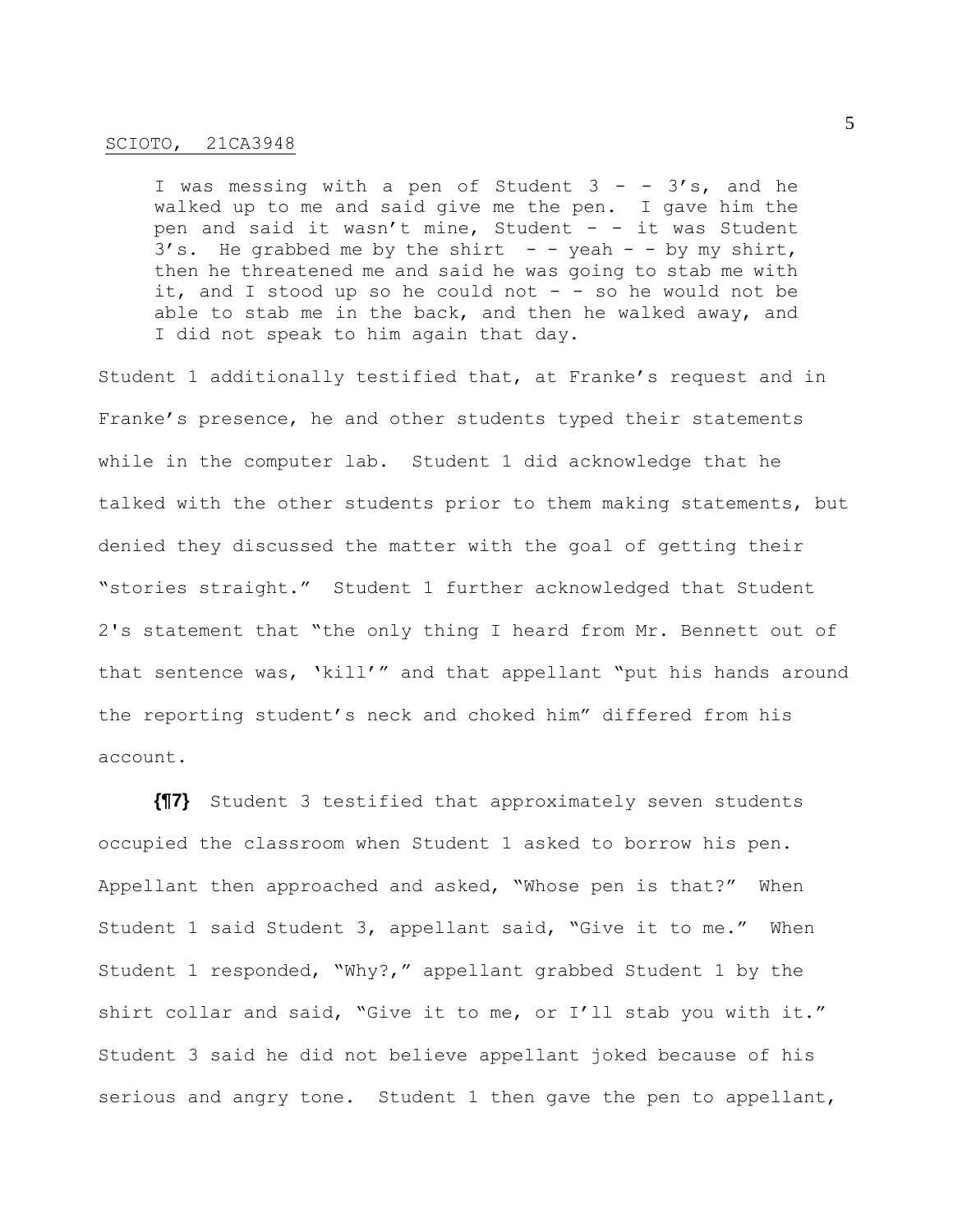who handed it to Student 3 and walked away.

**{¶8}** A couple of days after the incident, Principal Franke asked Student 3 to provide a written statement that he also read at the hearing:

First Student 1 was looking at my pen and standing up. Then Mr. Bennett walked over and said what do you have. Then Student 1 said Student 3's pen and Mr. Bennett said let me see it. Then Mr. Bennett said give it to me now or I will stab you with it. As he said that he was grabbing Student 1's shirt collar. And then Student 1 gave him the pen. Then Mr. Bennett looked at it and gave it back to me.

**{¶9}** Student 2 testified that, on the day of the incident, she sat about five feet away from Student 1, while approximately 20 people occupied the classroom. Student 1 had a wand from the book fair and everyone was "doing their homework and stuff, so he was playing with the wand, not really doing what he was supposed to." When appellant approached Student 1 to ask for the wand, Student 1 refused to give it to appellant. When appellant again asked for the wand and Student 1 did not comply, appellant approached Student 1 and "it kept on going like that." Student 1 "sort of got irritated, stood up, and Mr. Bennett said that he would stab him if he didn't give it to him." Appellant then "grabbed Student 1 somewhere around the neck, shoulder, somewhere like that, and took [the wand] from Student 1. And then Mr. Bennett went back to the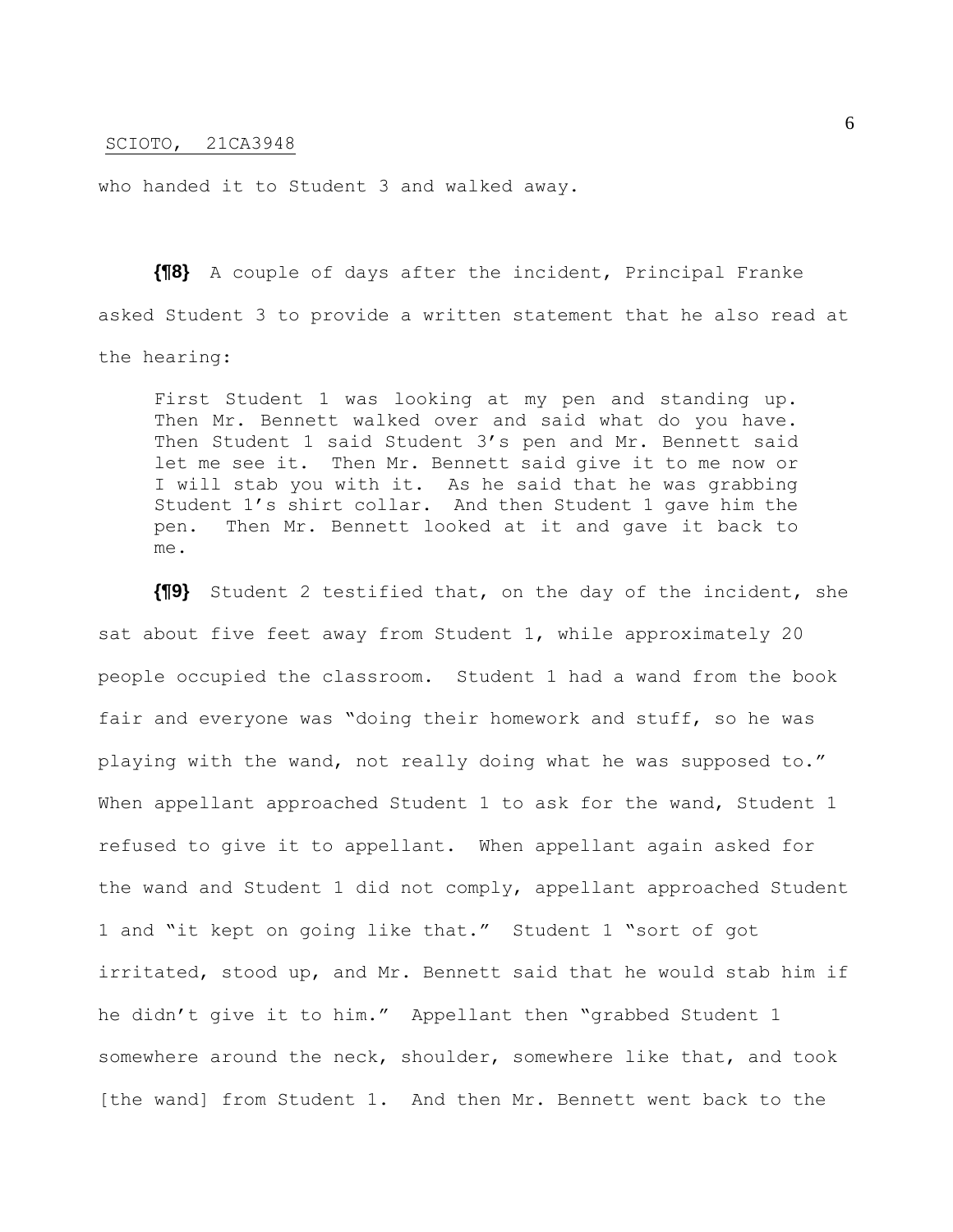teacher's desk." Student 2 also did not believe appellant joked. Later that day, Student 2 told her parents about the incident and a day or two after spoke with Principal Franke. Student 2 also said that Students 2, 3, 4 and 5 discussed the incident. Student 2 also read her written statement:

So, we were in study skills in Ms. Canter's class at the end of the day. We had a substitute and his name was Mr. Bennett. We were in class doing work and Student 1 was being a little disruptive throughout the class. He was out of his seat and talking out loud while so people were trying to do their homework. It was the second day of the book fair, and you're able to buy books, posters and toys/gadgets. Well, Student 1 had like this Harry Potter wand and he was playing with it instead of doing his work. Mr. Bennett came over and said, 'Student 1, give me that.' But Student 1 did not do so. Mr. Bennett said again, 'Student 1, give me that now,' but once again, Student 1 did not give the object to him. Now at this point Student 1 stood up out of his chair, put the object behind his back, and looked in Mr. Bennett's eyes. Mr. Bennett said, 'Give me that right now or I'll stab you.' Student 1 said something but I could not hear what he had said, and Mr. Bennett said something back, but I also could not tell what he said except for the only thing I heard from Mr. Bennett out of the sentence was 'kill.' After Mr. Bennett said that, he grab Student 1's neck, held on for a couple of seconds and pushed Student 1 back. At this point, Mr. Bennett had the wand and went back to Mrs. Canter's bigger desk.

**{¶10}** Valley Middle School Principal Aaron Franke testified that appellant had served as a substitute teacher for a year or two before the incident. Franke acknowledged that he spoke with Students 1, 2, 3, 4, and 5 and he referred to them as classmates, not necessarily friends. Based on what he had learned, Franke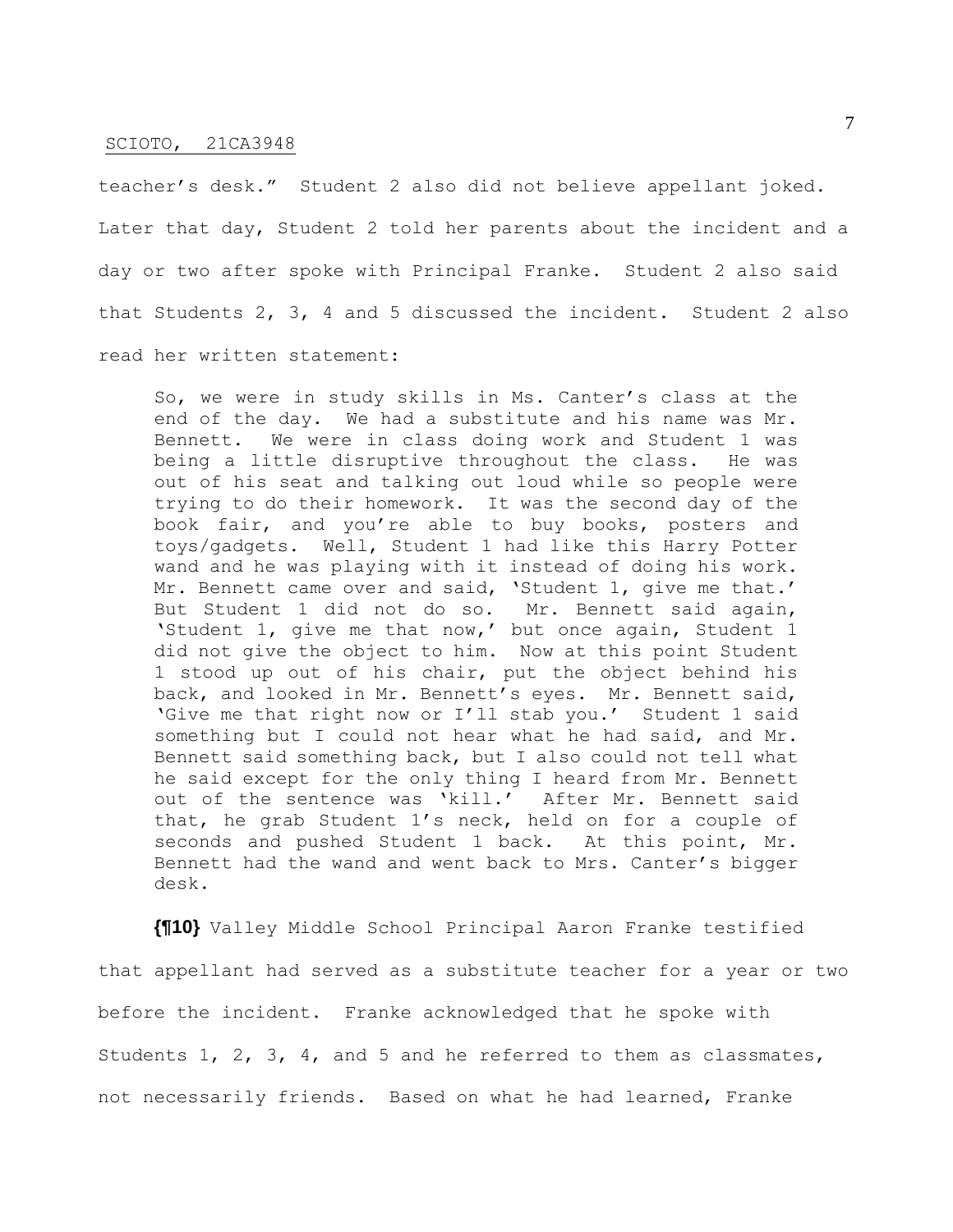believed that appellant had behaved inappropriately and unprofessionally in the classroom. A day or two later, Franke called appellant and took notes from the conversation and, according to Franke, appellant "seemed confused by the questions, and he was also very nonspecific with his answers. He didn't admit to doing it, but then he also didn't say that he didn't do it." When asked if he put his hands on Student 1, appellant said, "No, not that I recall. Possibly only to sit him down, like I maybe put my hand on his shoulder to sit him down." When asked if he threatened to stab Student 1, appellant said, "I don't recall saying that, Aaron, but if I did, it was just a joke, but I don't joke like that."

**{¶11}** Based on Principal Franke's conversation with appellant, Franke believed appellant (1) did say "I'm going to stab you" to Student 1, and (2) put his hands on Student 1. Because of this incident, Franke removed appellant from the substitute list.

**{¶12}** On cross-examination, Principal Franke acknowledged that Student 1 has a temper and staff members have had difficulty with him. Franke further stated that "[t]here had been discipline incidents with [Student 1]," but he is "not a severe discipline problem, but he could and can be argumentative." Franke further stated that, although he believed appellant threatened Student 1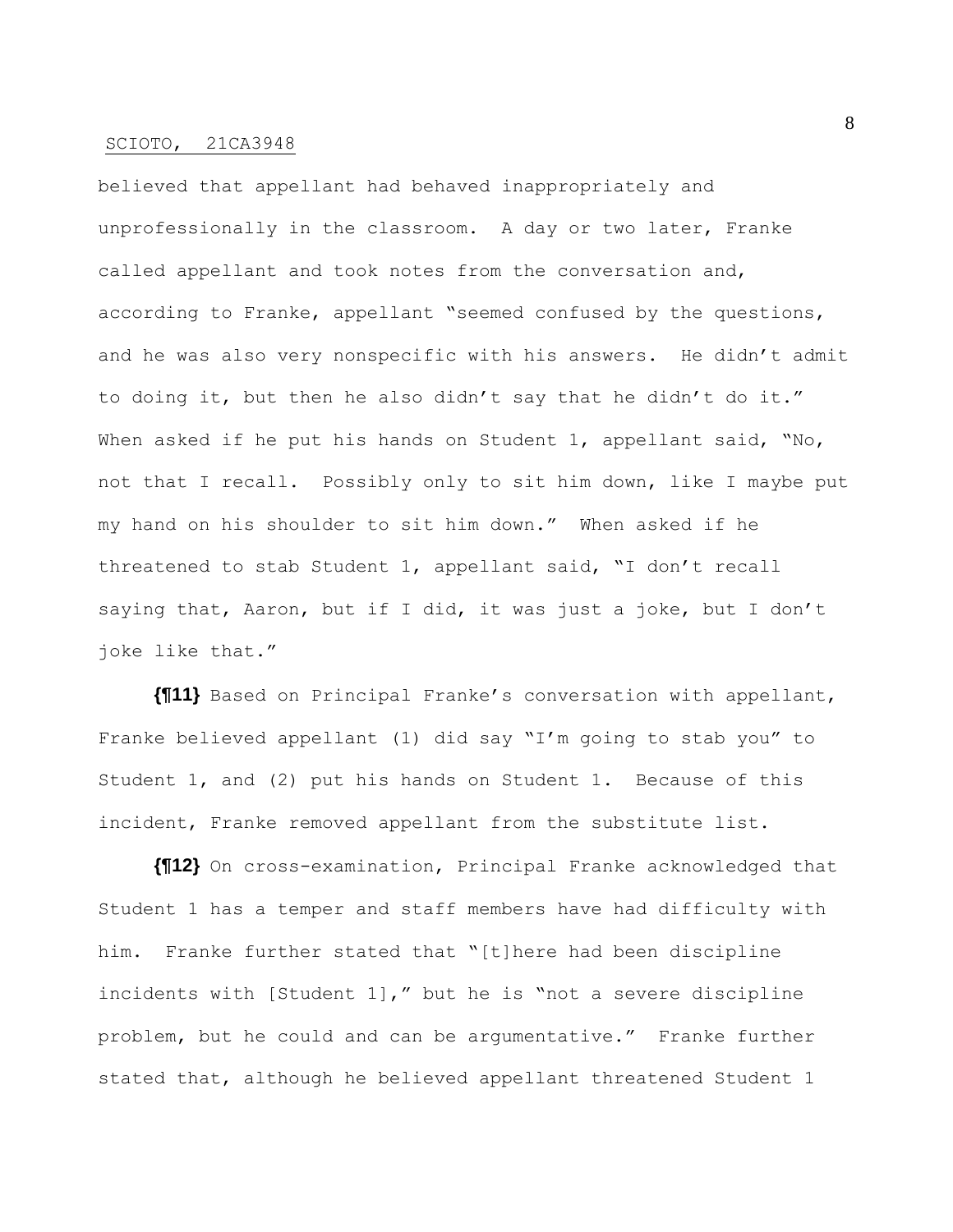and acted inappropriately and unprofessionally, he did not report the conduct to law enforcement because he did not believe that appellant would harm students.

**{¶13}** ODE Staff Attorney Kyle Downie testified that Attorney Samuel Dunsky conducted an investigation, but had since changed roles with ODE. Downie explained that ODE does not call the investigator to testify at hearings "because they're not going to be testifying about what they spoke about, because the investigations we do are confidential." Appellant's counsel also referenced a statement appellant gave at his ODE interview, but ODE counsel asserted that statement is a R.C. 3319.311(A)(1) and Ohio Adm.Code 3301-73-04 confidential investigative record. The hearing officer thus did not permit any reference to the statement.

**{¶14}** Appellant's counsel also questioned Staff Attorney Downie regarding appellant's 2008 misdemeanor charge for the sale of alcohol to a minor, and Downie explained that Licensure Code of Professional Conduct for Educators Principle 1(b) provides that, regardless of conviction, a violation of a federal, state or local statute or rule is "still conduct unbecoming" pursuant to R.C. 3319.31(B)(1). When asked why ODE continued to issue substitute licenses after two prior offenses, Downie stated, "[i]f you go back to 2008, we knew about it. We issued him a warning letter around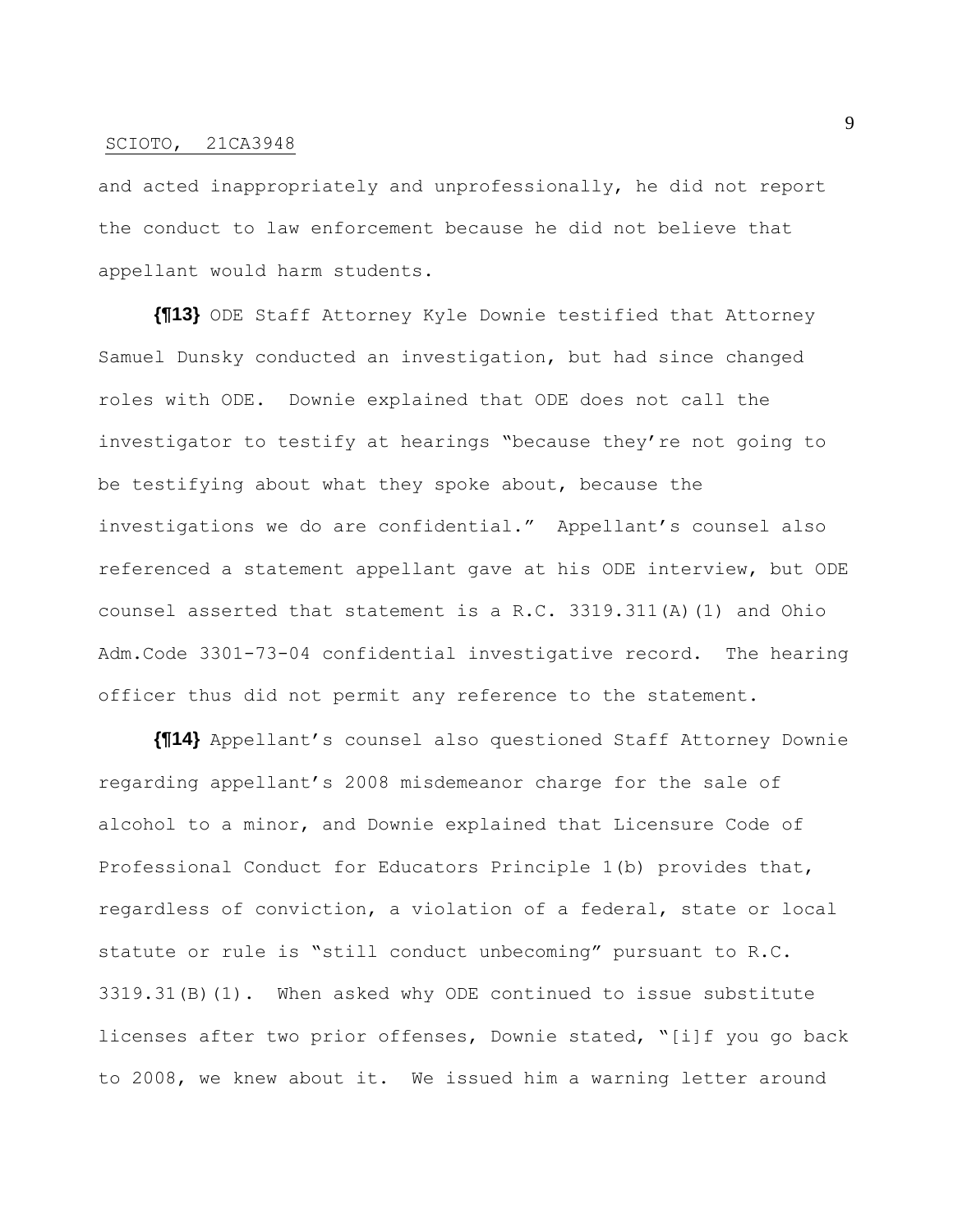June, July, 2008, that was sent to the address that is right there on the Notice – Amended Notice of Opportunity for Hearing." Also, South Central Ohio Educational Service Center Superintendent Sandra Mers testified that she is the custodian of personnel records for Scioto County substitute teachers and she brought appellant's records to the hearing.

**{¶15}** Appellee called appellant, as if on cross-examination, and he testified that, on November 7, 2017, he served as a substitute teacher at Valley Middle School. During the last period study skills class, Student 1 sat at a table approximately 15 feet from appellant and played with a wand pen. Initially, appellant did not recall approaching Student 1's table and telling him to give him the pen, or taking the pen. Appellant also denied that he stated, "Give me the pen, or I'll stab you with it," that he grabbed Student 1 by the shoulder or shirt collar, and that he took the pen from Student 1.

**{¶16}** Appellant explained that when he spoke with Principal Franke (1) appellant did not recall telling Student 1 he would stab him, and (2) he disputed that he told Franke that, if he did make a comment about stabbing, it was a joke. Appellant acknowledged that he told Franke he did not put his hands on Student 1, and also disputed that he told Franke that, if he had put his hands on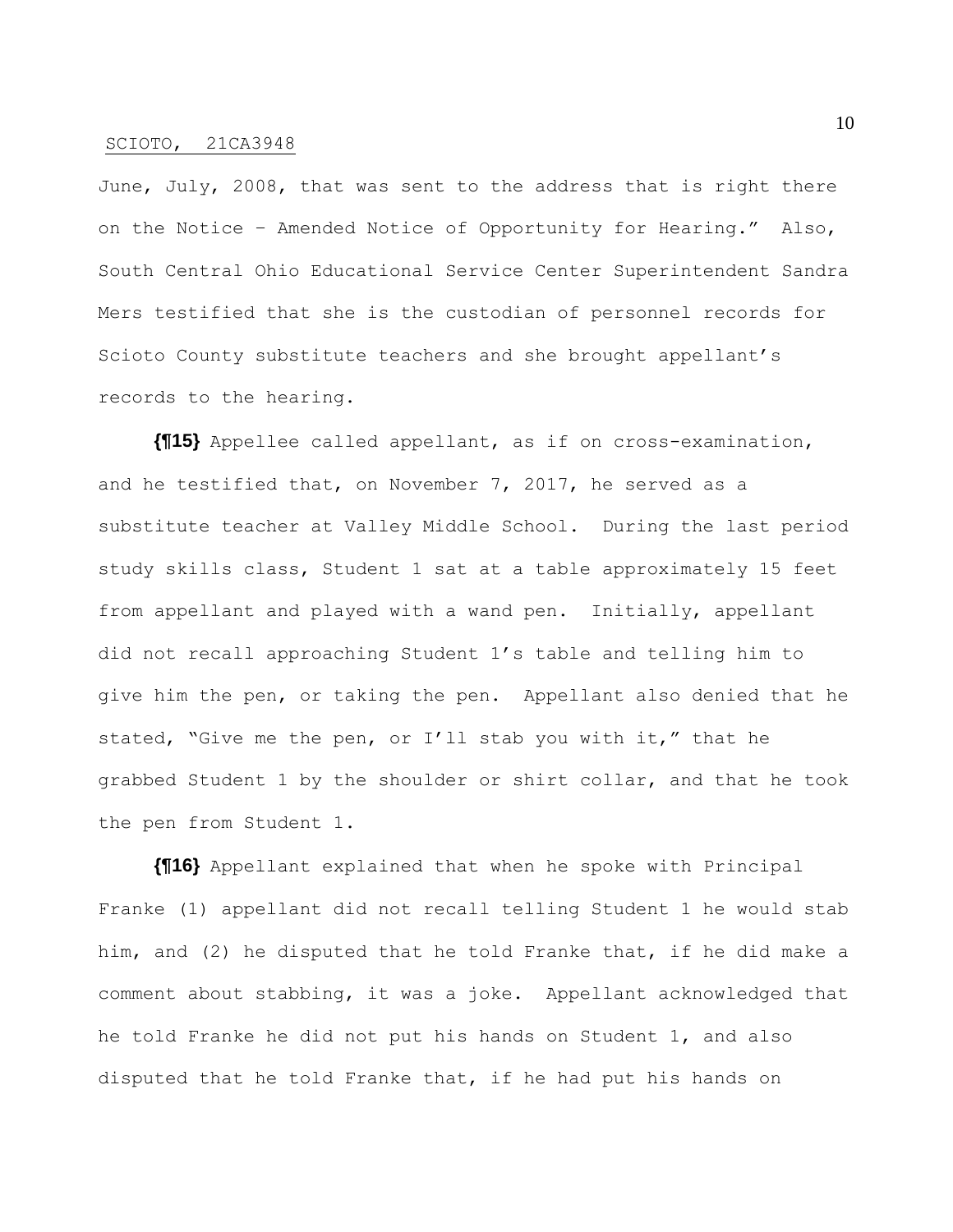Student 1, it would have been on his shoulder to "set him down." Appellant also acknowledged his 1992 Florida misdemeanor cannabis charge, his 1997 disorderly conduct conviction, and his 2008 misdemeanor sale of alcohol to a minor charge.

**{¶17}** On direct examination, appellant testified he is 69 years old, has been a substitute teacher for approximately nine years in various school districts, and has substituted over 500 times from fourth through twelfth grades. When asked if he told Student 1 he would stab him, appellant denied doing so and stated, "I said I would grab his leg. I did not say I would stab him."

**{¶18}** Appellant further testified that after Student 1 "got up, went over to the next group of desks, jerked the girl's paper out of her hand, and started writing her answers on his," he told Student 1, "you need to sit back down, son," but Student 1 "just ignored me, and walked around the room, took a couple more kids' papers, wrote their answers down." Appellant said, "'Student 1, you need to have a seat' and I got up and walked around  $* * *$  the block of tables." When appellant came within 8-9 feet from Student 1, "[Student 1] took off. He went flying over there and round the other group of desks and started pulling other kids' papers and writing their answers down. He was copying." Appellant stated that, after he talked to a couple of other students, he turned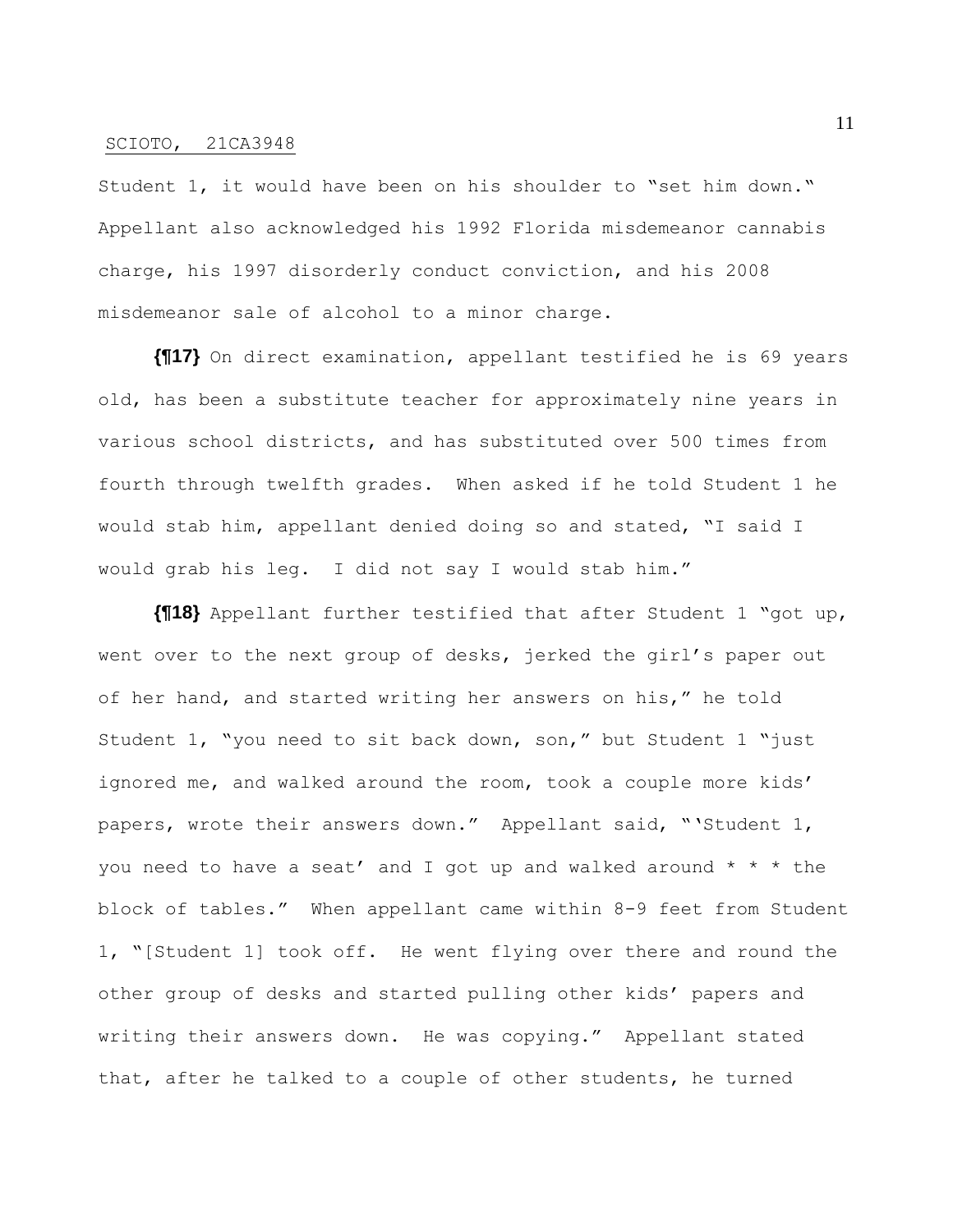around and Student 1 "had his back to me right in front of me," about "3 feet maybe" away. Appellant "crossed [his] arms and went boom, boom, boom" on Student 1's shoulder while Student 1's back was to him. Student 1 ignored him, so appellant:

> [d]id it a second time. After I did it the second time, he [Student 1] turned around, looked at me and went, 'Ahhhhhh' and just fell on the floor. I went, 'What is going on?' And he put his feet up in the air to kick me, laying [sic.] flat on his back, had his feet up, and I had  $$ like I said, I had injuries from construction. My knee was wrapped in an Ace bandage, so it was bothering me all day. I thought he was going to kick me in the knee. And I looked down at him and said, '[Student 1], don't make me grab you in the leg.' And he put his feet down. Then I said, 'Get back in your seat,'  $* * * I$  reached my hand down. He grabbed it and pulled himself up, walked over and sit [sic.] down at his desk. Two minutes later, the bell went off.

**{¶19}** Appellant left a note for the regular teacher (Ms. Canter) about the day and informed her that Student 1 had been "totally out of control." Appellant also said he wanted to ask Principal Franke whether Student 1 was "on Ritalin or something," but Franke was not in his office. A couple of days later, Franke called appellant to explain the incident, but appellant said "I just couldn't recall what was going on." Appellant also received a call from ODE about the incident, but he was not permitted to testify about the contents of the call.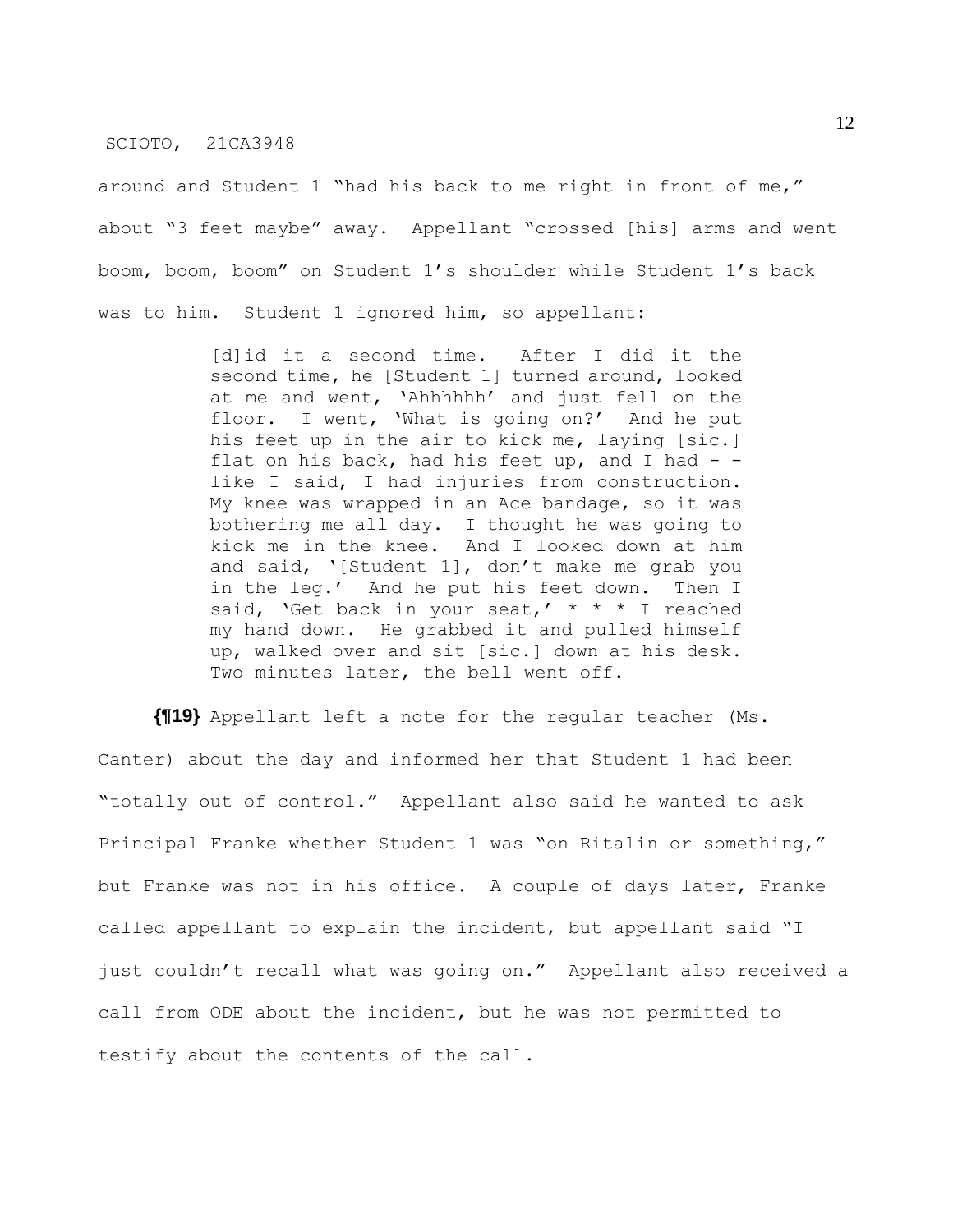**{¶20}** Appellant stated that, prior to his first substitute license in 2004, ODE inquired about his 1992 Florida charge. Apparently, ODE found his explanation sufficient and issued his first license. ODE also called appellant in 2017 when he applied for the five-year license. After appellant explained the Florida charge, the ODE representative said, "That's exactly what you said before," and reissued his license.

**{¶21}** After hearing the evidence, the hearing officer filed her report and recommendation and noted that the standard of proof in administrative cases is a preponderance of the evidence. Concerning Counts 2-4, the officer found that, although ODE proved the existence of a couple misdemeanor violations, if ODE "determined in 2008 that appellant's past court involvement was not of sufficient import to preclude the issuance of a license, the convictions cannot now be the basis for action against his license retrospectively."

**{¶22}** Regarding Count 1, the hearing officer observed that, although the students did not give precisely the same details, "their accounts are substantially the same regarding the physical contact with Student 1's neck and the word "stab." She further noted that appellant "has given varied accounts of what took place. For example, "[w]hen interviewed by Mr. Franke, Mr. Bennett could

13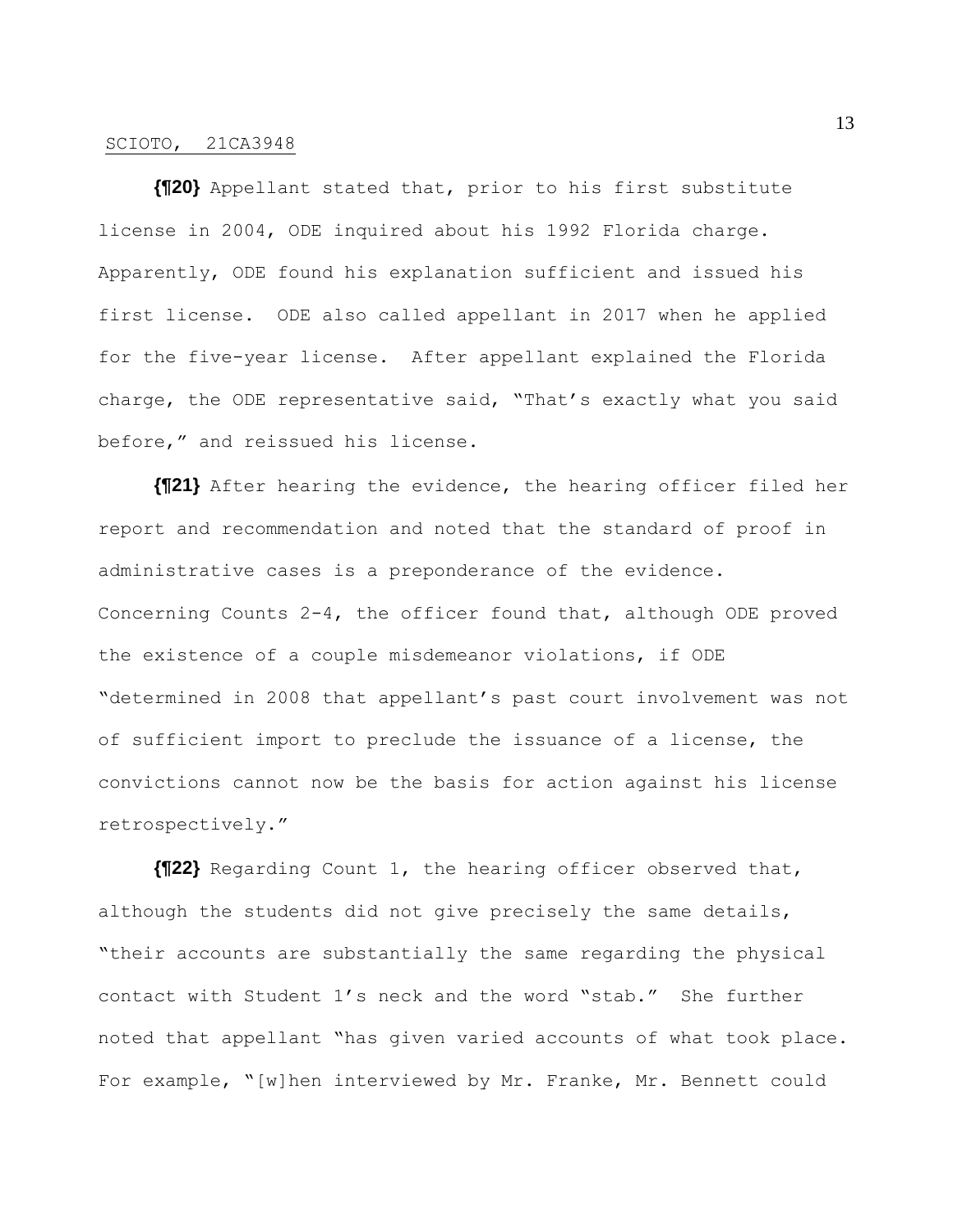not remember much about the incident, other than he might have placed his hand on Student 1 to guide him; if he said, 'stab,' he was only joking." Further, early in the hearing appellant testified he did not remember the toy pen, but later stated that Student 1 walked around the classroom, clicked the toy pen and acted in a disruptive manner. Thus, the hearing officer "did not find Mr. Bennett's testimony regarding the incident to be credible," and determined that ODE had proven, by a preponderance of the evidence, that appellant's conduct constitutes "conduct unbecoming a teacher, as set forth in Count 1 of ODE's Notice, in violation of R.C. 3319.31(B)(1)." The hearing officer further concluded that appellant's misconduct merited the revocation of his teaching credential and, pursuant to Ohio Admin.Code 3301-73- 22(A)(2)(a), a prohibition from reapplication for his credentials for a period of time. However, because almost three years had passed since the 2017 incident, the officer limited that period to one year with reapplication contingent on the completion of classroom management training and anger management training.

**{¶23}** After review, the State Board of Education accepted the hearing officer's report and recommendation to revoke appellant's substitute career technical teaching license. Appellant appealed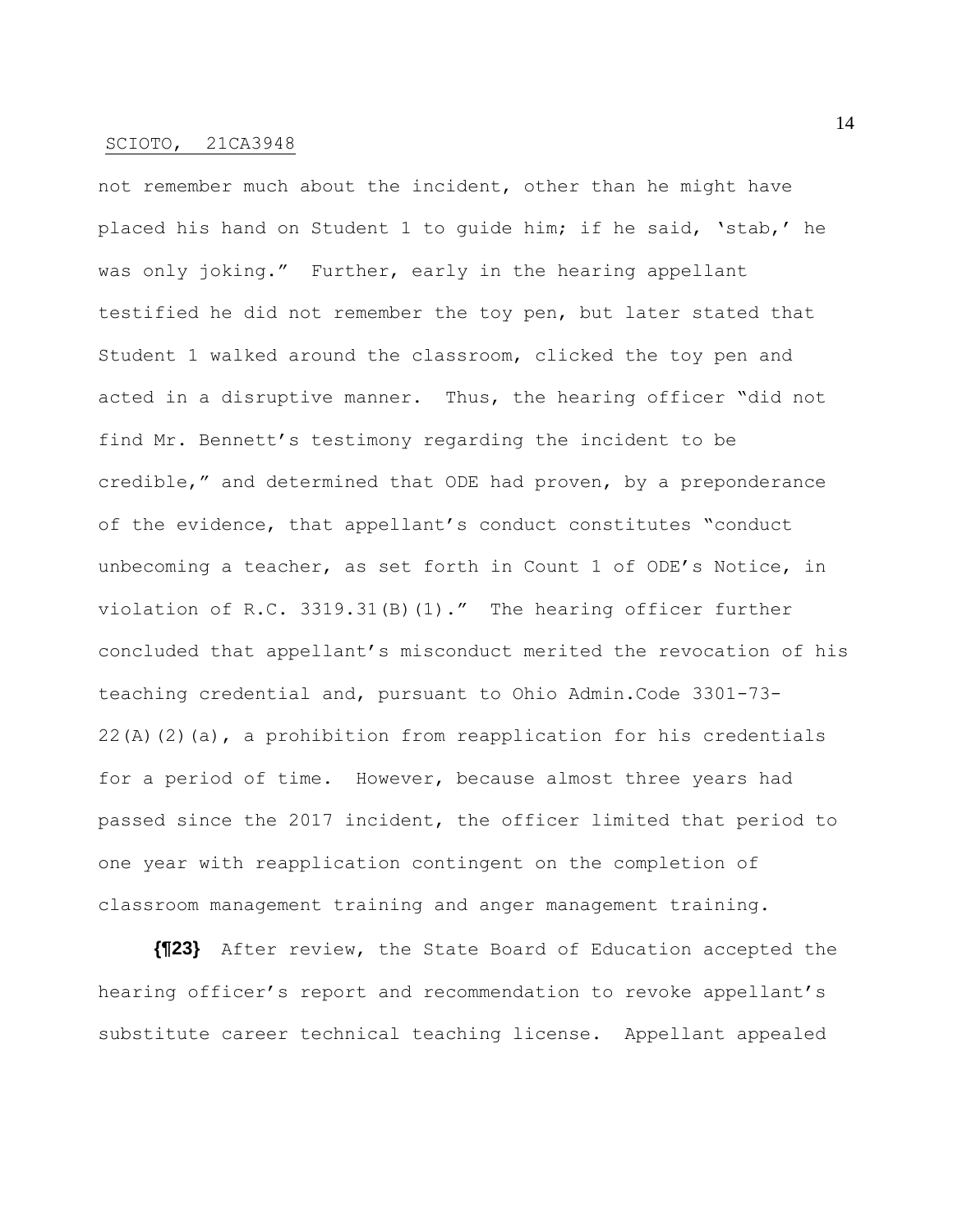the resolution to the Scioto County Common Pleas Court and the court affirmed the Board's actions. This appeal followed.

#### Standard of Review

**{¶24}** In general, in an R.C. 119.12 an administrative appeal a trial court reviews an administrative agency's order to determine whether the order is supported by reliable, probative, and substantial evidence and is in accordance with law. In the absence of such a finding, the court may reverse, vacate, or modify the order, or make such other ruling as is supported by reliable, probative, and substantial evidence and is in accordance with law. R.C. 119.12. Thus, a reviewing trial court is obligated to uphold an order if supported by reliable, probative, and substantial evidence and is in accordance with law. *Id.*; *In re Williams*, 60 Ohio St.3d 85, 86, 573 N.E.2d 638 (1991); *Pons v. Ohio State Med. Bd.*, 66 Ohio St.3d 619, 621, 614 N.E.2d 748 (1993). "'Reliable' evidence is dependable or trustworthy; 'probative' evidence tends to prove the issue in question and is relevant to the issue presented; and 'substantial' evidence carries some weight or value." *Ohio Civ. Rights Comm. v. Case W. Res. Univ.,* 76 Ohio St.3d 168, 178, 666 N.E.2d 1376 (1996)*,* citing *Our Place, Inc. v. Ohio Liquor Control Comm.*, 63 Ohio St.3d 570, 571, 589 N.E.2d 1303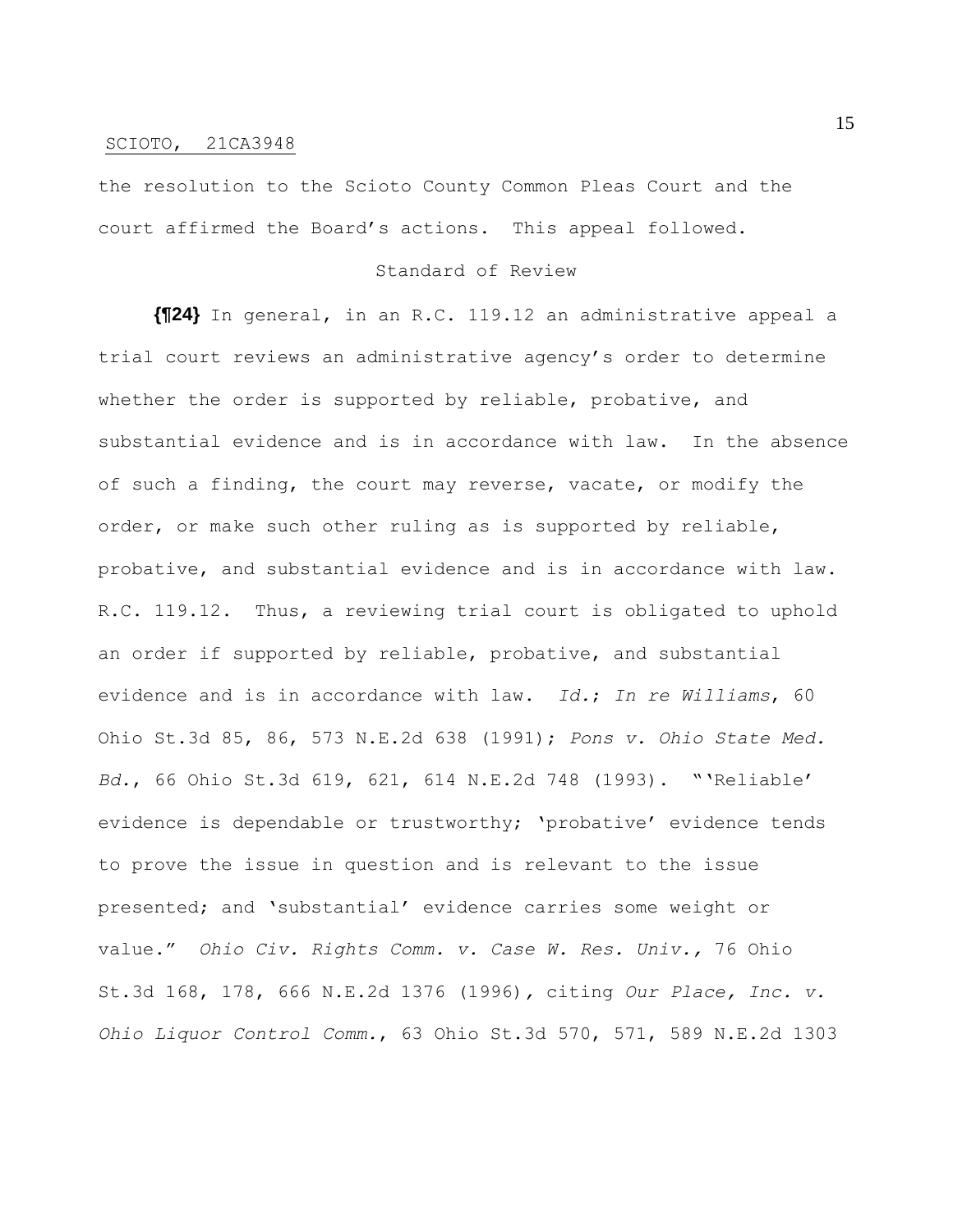(1992); *Washington Cty. Home v. Ohio Dept. of Health*, 179 Ohio App.3d 78, 2008-Ohio-4342, 896 N.E.2d 1011, ¶ 20-23 (4th Dist.).

**{¶25}** When undertaking a review of an administrative agency's order of adjudication, a court of common pleas acts in a limited appellate capacity. *See Univ. Hosp. of Cincinnati College of Medicine v. State Emp. Relations Bd.,* 63 Ohio St.3d 339, 343, 587 N.E.2d 835 (1992), citing *Andrews v. Bd. of Liquor Control*, 164 Ohio St. 275, 279-280, 131 N.E.2d 390. In undertaking this review, a trial court "must give due deference to the administrative resolution of evidentiary conflicts." *Univ. of Cincinnati v. Conrad*, 63 Ohio St.2d 108, 111, 407 N.E.2d 1265 (1980). However, "the findings of the agency are by no means conclusive." *Id.*

Where the court, in its appraisal of the evidence, determines that there exist legally significant reasons for discrediting certain evidence relied upon by the administrative body, and necessary to its determination, the court may reverse, vacate, or modify the administrative order. Thus, where a witness' testimony is internally inconsistent, or is impeached by evidence of a prior inconsistent statement, the court may properly decide that such evidence should be given no weight. Likewise, where it appears that the administrative determination rests upon inferences improperly drawn from the evidence adduced, the court may reverse the administrative order.

## *Id.* at 111-112.

**{¶26}** With respect to the role of appellate courts undertaking a review of a trial court's review of an administrative agency's order, the appellate court's review is even more limited. While a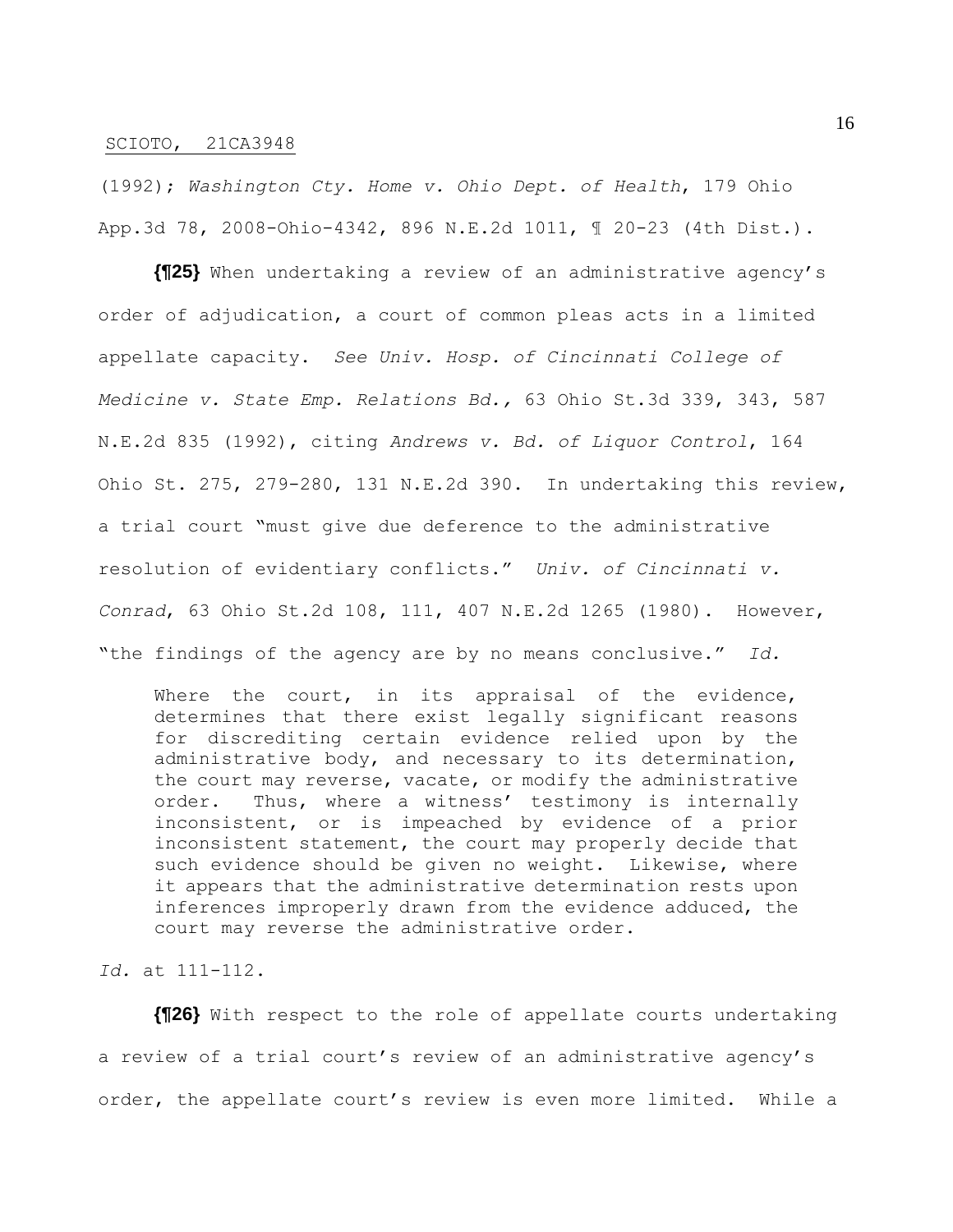trial court must examine the evidence, this is not the appellate court's function. Instead, an appellate court determines whether a trial court abused its discretion. Absent an abuse of discretion, a court of appeals may not substitute its judgment for the administrative agency or a trial court. Instead, an appellate court must affirm the trial court's judgment. *Lorain City School Dist. Bd. of Edn. v. State Emp. Relations Bd.*, 40 Ohio St.3d 257,260-261, 533 N.E.2d 264 (1988); *see also Henry's Café, Inc. v. Bd. of Liquor Control*, 170 Ohio St. 233, 163 N.E.2d 678 (1959).

**{¶27}** Consequently, an appellate court's standard of review is limited to a determination of whether a trial court abused its discretion. *Mathews v. Ohio State Liquor Control Comm.*, 10th Dist. Franklin No. 04AP-46, 2004-Ohio-3726, ¶ 11. An abuse of discretion implies that a trial court's attitude was unreasonable, arbitrary, or unconscionable. *Landis v. Grange Mut. Ins. Co.,* 82 Ohio St.3d 339, 342, 695 N.E.2d 1140 (1998); *Malone v. Courtyard by Marriott L.P.,* 74 Ohio St.3d 440, 448, 659 N.E.2d 1242 (1996). However, appellate courts will exercise independent judgment concerning purely legal issues. *VFW Post 8586 v. Ohio Liquor Control Comm.*, 83 Ohio St.3d 79, 81-82, 697 N.E.2d 655 (1998).

17

I.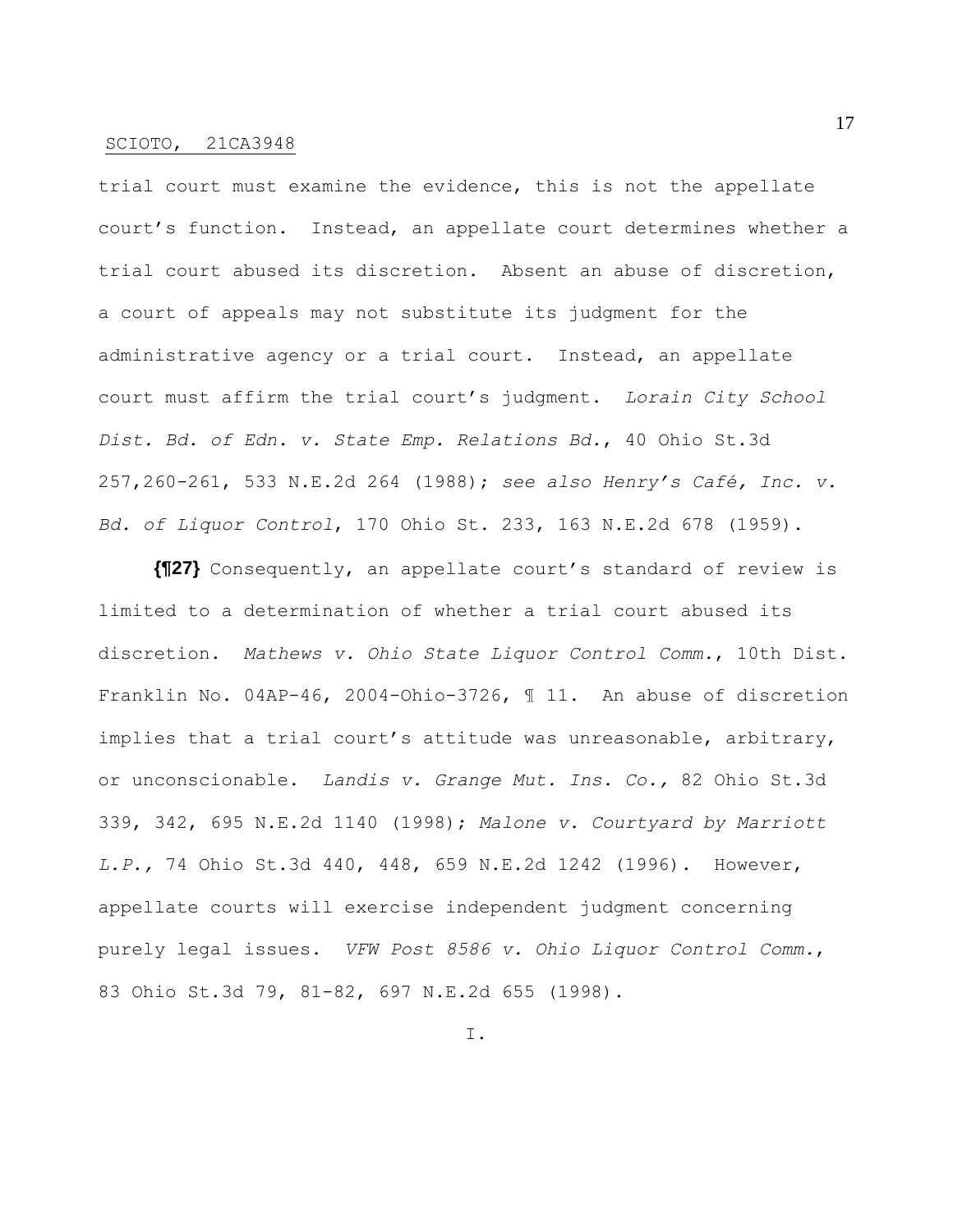**{¶28}** In his first assignment of error, appellant asserts that the trial court's failure to consider all of the evidence and, in particular, the failure to require the administrative agency to produce all of the evidence, constitutes abuse of discretion. Specifically, appellant contends that his defense had been improperly limited in light of the failure to: (1) order interviews of all potential witnesses, (2) order potential witnesses be available to interview, (3) order appellee to produce appellant's previously recorded statement<sup>2</sup> as an exhibit,  $(4)$  permit appellant to subpoena Attorney Samuel Dunsky (whom appellant alleges recorded appellant's statement), (5) permit appellant to testify about his statement given to Dunsky, and (6) permit appellant to call Dunsky as a witness.

**{¶29}** Appellant contends the trial court erred when it affirmed the decision to not order interviews of all potential witnesses. In other words, appellant appears to argue that appellee deprived appellant of due process when it did not call every potential witness. However, as appellee points out, the identities of the student witnesses were available to appellant. Moreover, appellant

 $2$  Appellant and the trial court refer to appellant's interview with Dunsky as "under oath," but the record does not confirm this designation.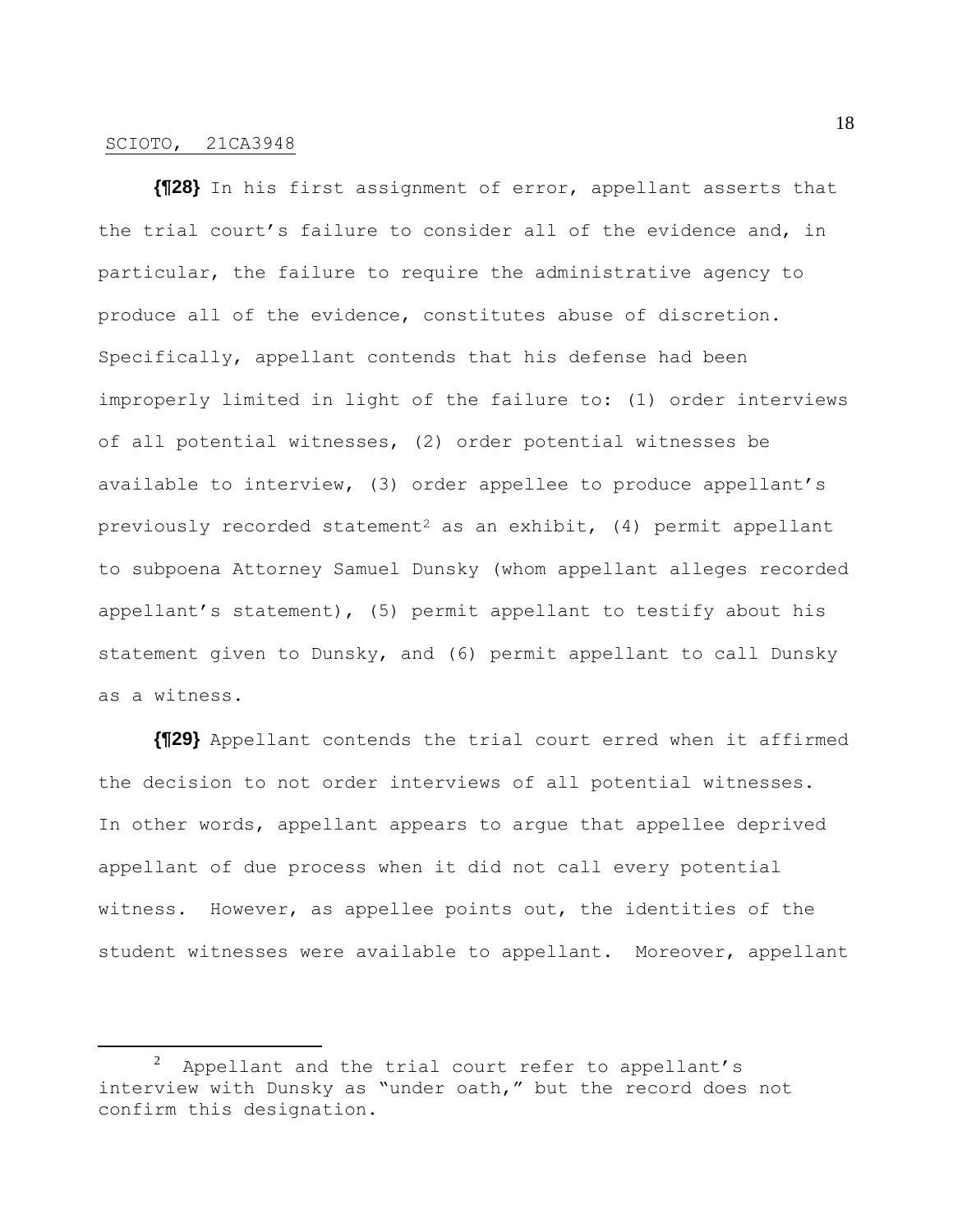cites no authority to support his argument that ODE is required to interview or to call every potential witness in its case-in-chief.

**{¶30}** Appellant's other arguments relate to what the hearing officer and trial court concluded constitute R.C. 3319.311 confidential investigative records. Appellant asserts that the failure to (1) produce appellant's initial statement to ODE Staff Attorney Samuel Dunsky as an exhibit, (2) permit him to subpoena Dunsky (who recorded the statement), (3) permit appellant to testify about his "under-oath statement" to Dunsky, and (4) permit appellant to call Dunsky as a witness all constitute reversible error.

**{¶31}** The trial court, however, concluded that the subpoenas could properly be quashed and noted that "[t]he ability to limit or quash subpoenas must necessarily be inferred from the power to issue subpoenas '[f]or the purpose of conducting any adjudication hearing.'" *Clayton v. Ohio Bd. of Nursing*, 147 Ohio St.3d 114, 2016-Ohio-643, 62 N.E.3d 132, ¶ 33, citing R.C. 119.09. The court agreed with the hearing officer's conclusion that appellant's statement made during ODE's investigation are confidential pursuant to R.C. 3319.311(A)(1), which provides: "Except as provided in division (A)(2) of this section, all information received  $* * *$  and all information obtained during an investigation is confidential

19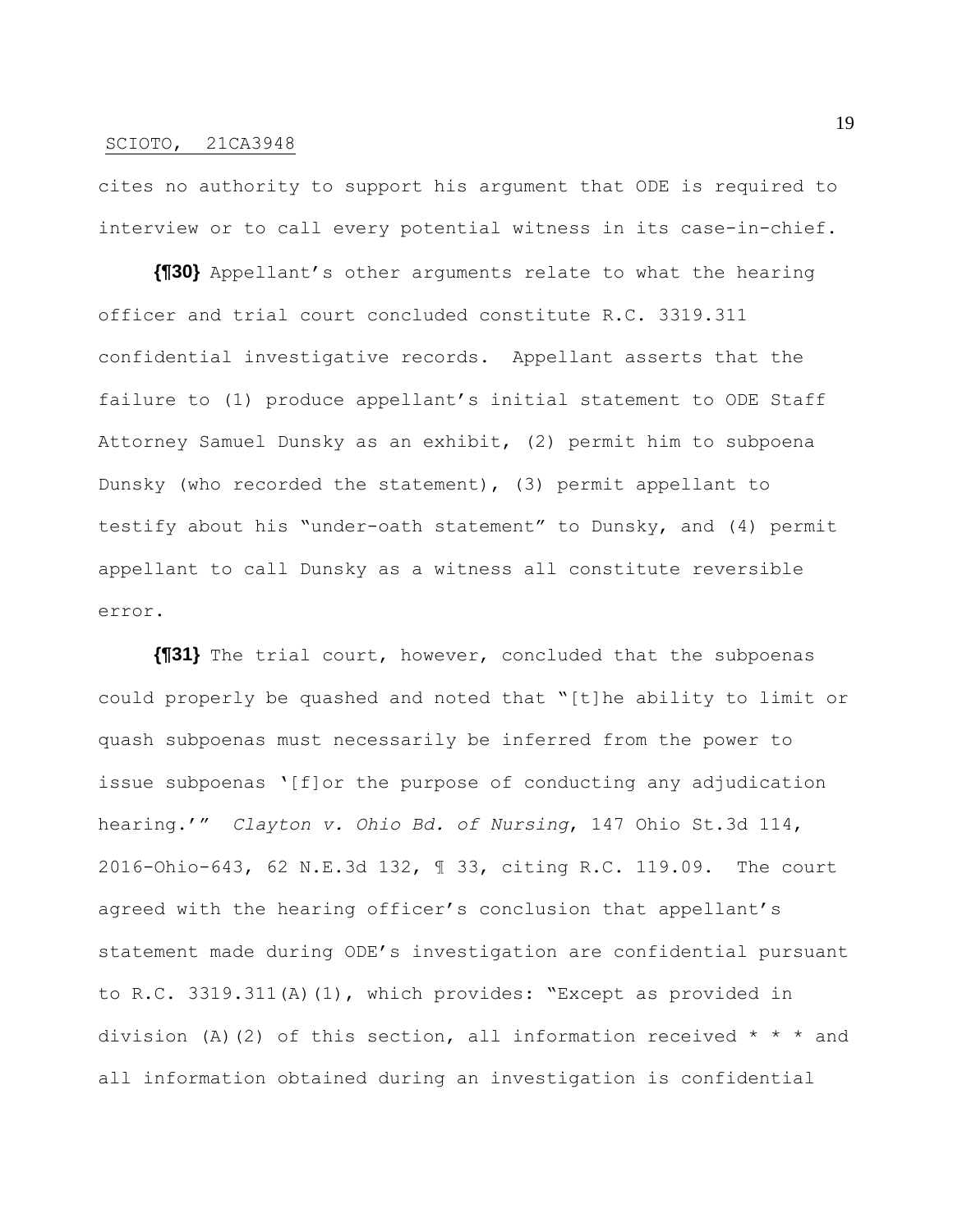and is not a public record under section 149.43 of the Revised Code." In addition to R.C 3319.311(A)(1), the Ohio Administrative Code contains two regulations that speak about subpoenas for confidential department records. Ohio Adm.Code 3301-73-13(F) and (I) state: "(F) Upon motion and for good cause, the hearing officer may order any subpoena be quashed. \* \* \* (I) Respondents do not have the right to request the superintendent to issue subpoenas for the department's records that are confidential under section 3319.311 of the Revised Code." Finally, Ohio Adm. Code 3301-73- 04(A) provides that with certain exceptions, "[a]ll information obtained during an investigation is confidential and is not a public record under section 149.43 of the Revised Code \* \* \*."

**{¶32}** "'An Ohio Administrative Code section is a further arm, extension, or explanation of statutory intent implementing a statute passed by the General Assembly.'" *Belinky v. Drake Ctr., Inc.,* 117 Ohio App.3d 505-506, 690 N.E.2d 1302 (1st Dist.1996), quoting *State ex rel. Meyers v. State Lottery Comm.*, 34 Ohio App.3d 232, 234, 517 N.E.2d 1029 (6th Dist.1986). Further, a rule implemented as an extension of a statute has the full force and effect of a statute unless it is unreasonable or conflicts with a statute that covers the same subject matter. *See Washington Cty. Home, supra,* 178 Ohio App.3d 78, 2008-Ohio-4342, 896 N.E.2d 1011, ¶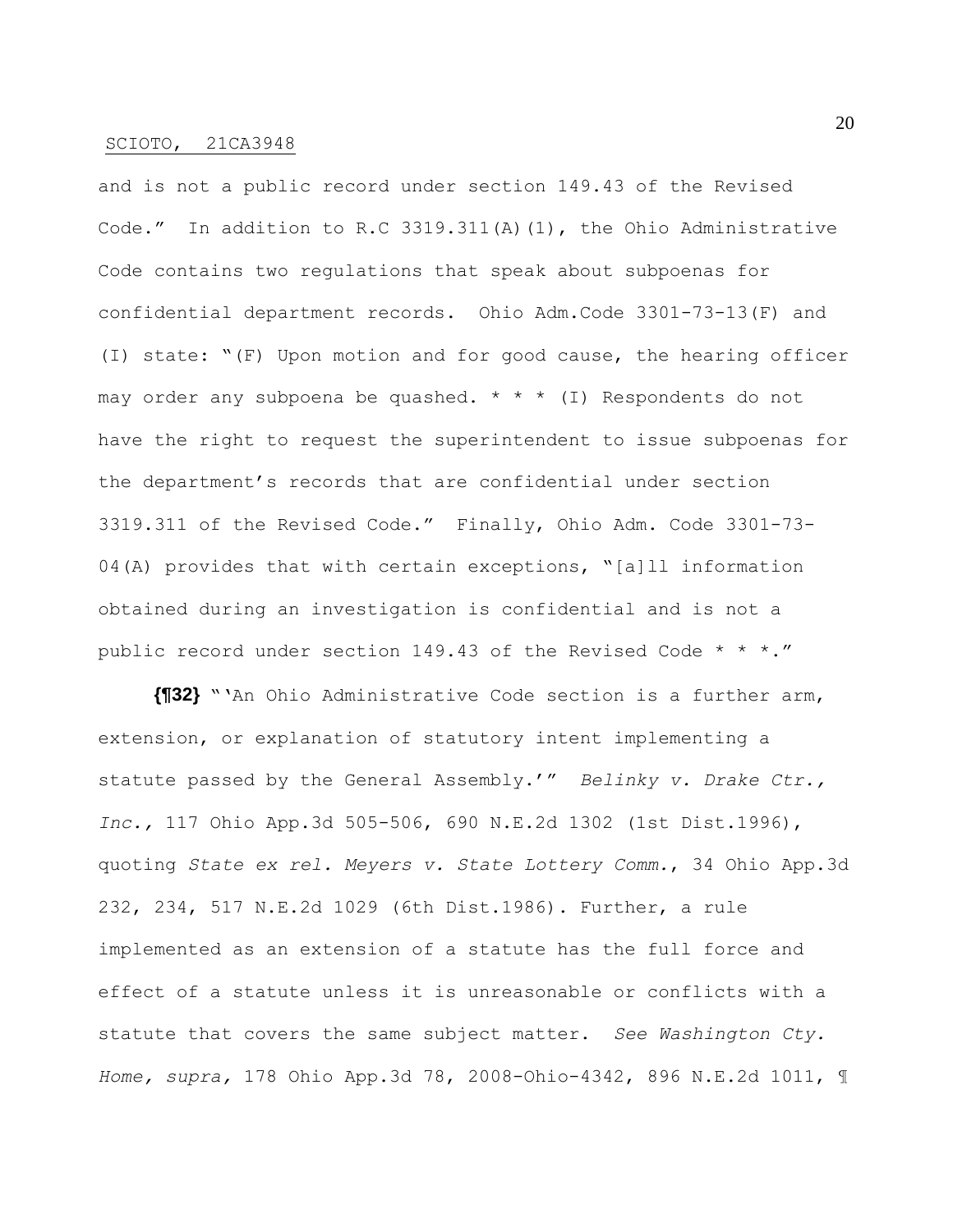37, citing *State ex rel. Celebrezze v. Natl. Lime & Stone Co.,* 68 Ohio St.3d 377, 382, 627 N.E.2d 538 (1994).

**{¶33}** In the case sub judice, the trial court observed that appellant attempted to subpoena the investigation attorney in order to elicit evidence concerning appellant's prior statement. The court concluded, however, that the decision to grant the motion to quash the subpoenas for Attorney Samuel Dunsky and State Board of Education Superintendent Paolo DeMaria could be deemed to be R.C. 3319.311 confidential material. Consequently, the court concluded that quashing the subpoenas and failing to disclose the investigative material did not deny appellant a full and fair hearing. The court further observed that the hearing officer heard testimony from 7 witnesses and admitted 19 exhibits. The witnesses included three students who observed the incident, appellant, and Principal Franke, who investigated the incident for the local school district. The court pointed out that the hearing officer apparently found the testimony of the students and Franke more credible than appellant's testimony, and that the court must accept the hearing officer's credibility determination. *Sohi v. Ohio State Dental Bd.,* 130 Ohio App.3d 414, 424, 720 N.E.2d 187 (1st Dist.1998) (trial courts give due deference to board findings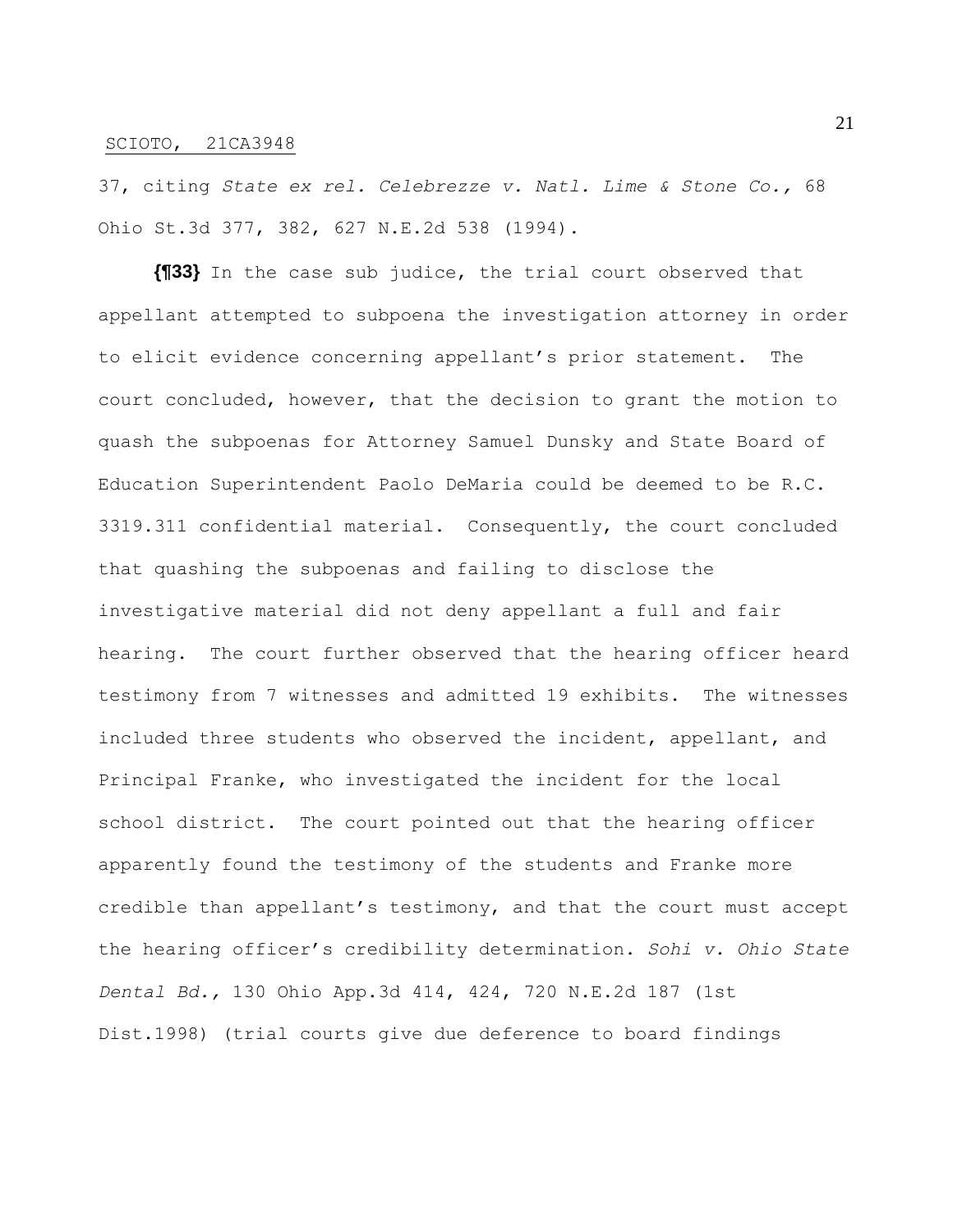concerning conflicting testimony and must not substitute own judgment for credibility determinations).

**{¶34}** Thus, the trial court determined that, based on the parties' briefs and arguments, "reliable, probative, and substantial" evidence supports ODE's decision and is in "accordance with law." The court concluded that R.C. 3319.311 protects as confidential investigative material the material appellant sought. Although administrative rules prevent obtaining those records in an administrative hearing, the court opined:

In the review of this matter, it is troubling the ease with which the Department may use one statement of Bennett obtained in its investigation which is damning and suppress another statement by Bennett which is beneficial, albeit of slight worth given the length of time between the incident and when the statement was given. However, that is the system created by the General Assembly, which makes investigations of this nature confidential.

**{¶35}** In general, the primary goal of statutory construction is to determine and give effect to the General Assembly's intent in enacting the statute. *Brooks v. Ohio State Univ.*, 111 Ohio App.3d 342, 349, 676 N.E.2d 162 (10th Dist.1996). Appellate courts first look to a statute's plain language and apply it as written if the meaning is unambiguous. *Beckett v. Warren,* 124 Ohio St.3d 256, 2010-Ohio-4, 921 N.E.2d 624, ¶ 15, citing *State v. Lowe*, 112 Ohio St.3d 507, 2007-Ohio-606, 861 N.E.2d 512, ¶ 9. *See also Portage Cty. Bd. of Commrs. v. Akron*, 109 Ohio St.3d 106, 2006-Ohio-954,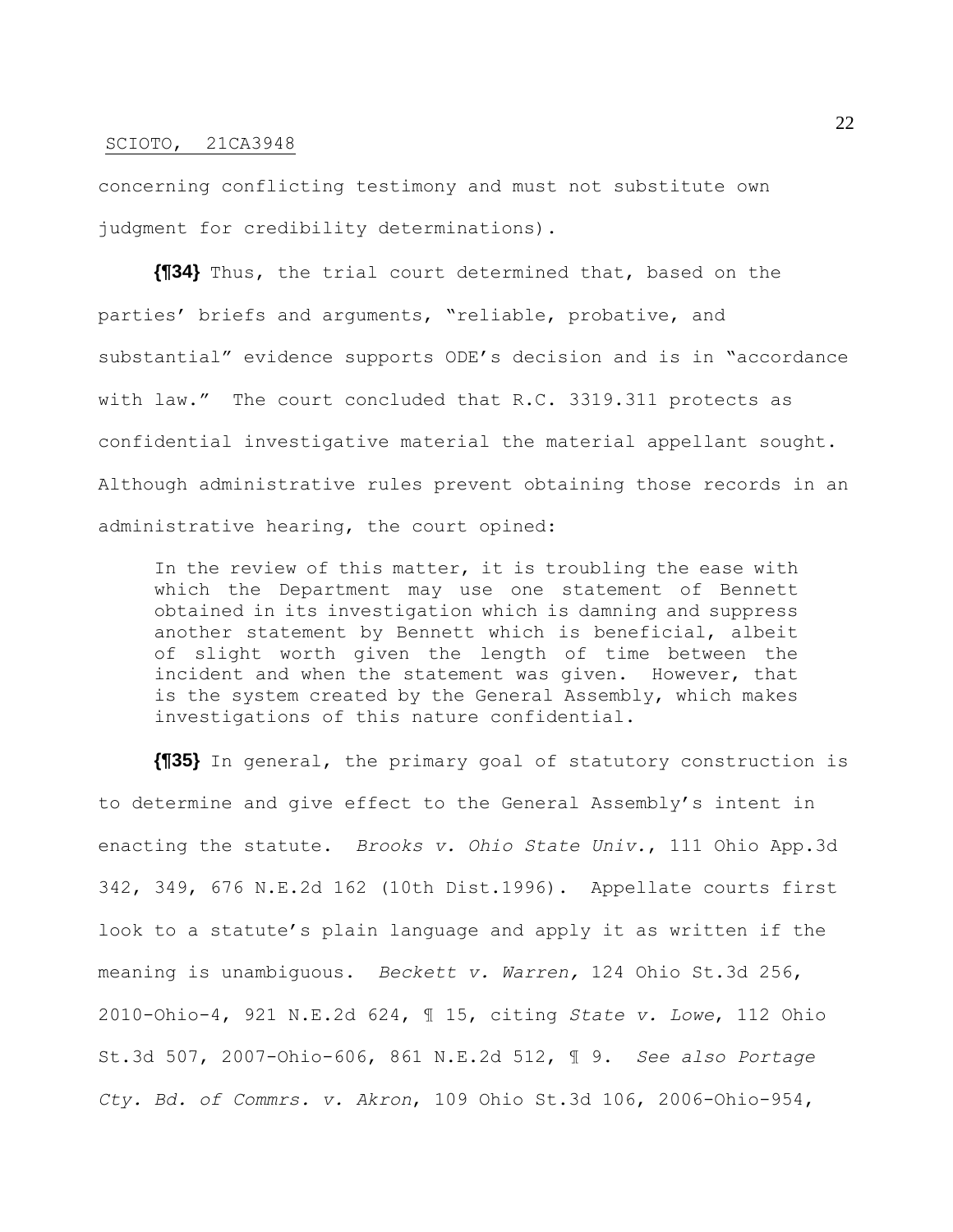846 N.E.2d 478, ¶ 52, *State ex rel. Savarese v. Buckeye Local School Dist. Bd. of Edn*., 74 Ohio St.3d 543, 545, 660 N.E.2d 463 (1996); *State ex rel. Burrows v. Indus. Comm.*, 78 Ohio St.3d 78, 81, 676 N.E.2d 519 (1997).

**{¶36}** Here, the language in R.C. 3319.311(A)(1) is clear - all information obtained during ODE's investigation is confidential. The Ohio Administrative Code makes it even clearer - Ohio Adm.Code 3301-73-13 allows a hearing officer to order any subpoena quashed, and Ohio Adm.Code 3301-73-04 echoes R.C. 3319.311(A)(1) in that all information obtained during an investigation is confidential. Although we understand and appreciate appellant's and the trial court's disdain for this particular procedure, as the trial court stated courts must apply the law as written. "[T]he General Assembly is responsible for weighing [policy] concerns and making policy decisions; we are charged with evaluating the constitutionality of their choices." *Arbino v. Johnson & Johnson*, 116 Ohio St.3d 468, 2007-Ohio-6948, 880 N.E.2d 420, ¶ 113; *Groch v. Gen. Motors. Corp,* 117 Ohio St.3d 192, 2008-Ohio-546, 833 N.E.2d 377, ¶ 212. R.C. 3319.311(A)(1) is not ambiguous. Here, the statute unambiguously provides that the investigative records appellant sought are confidential records. Although some may not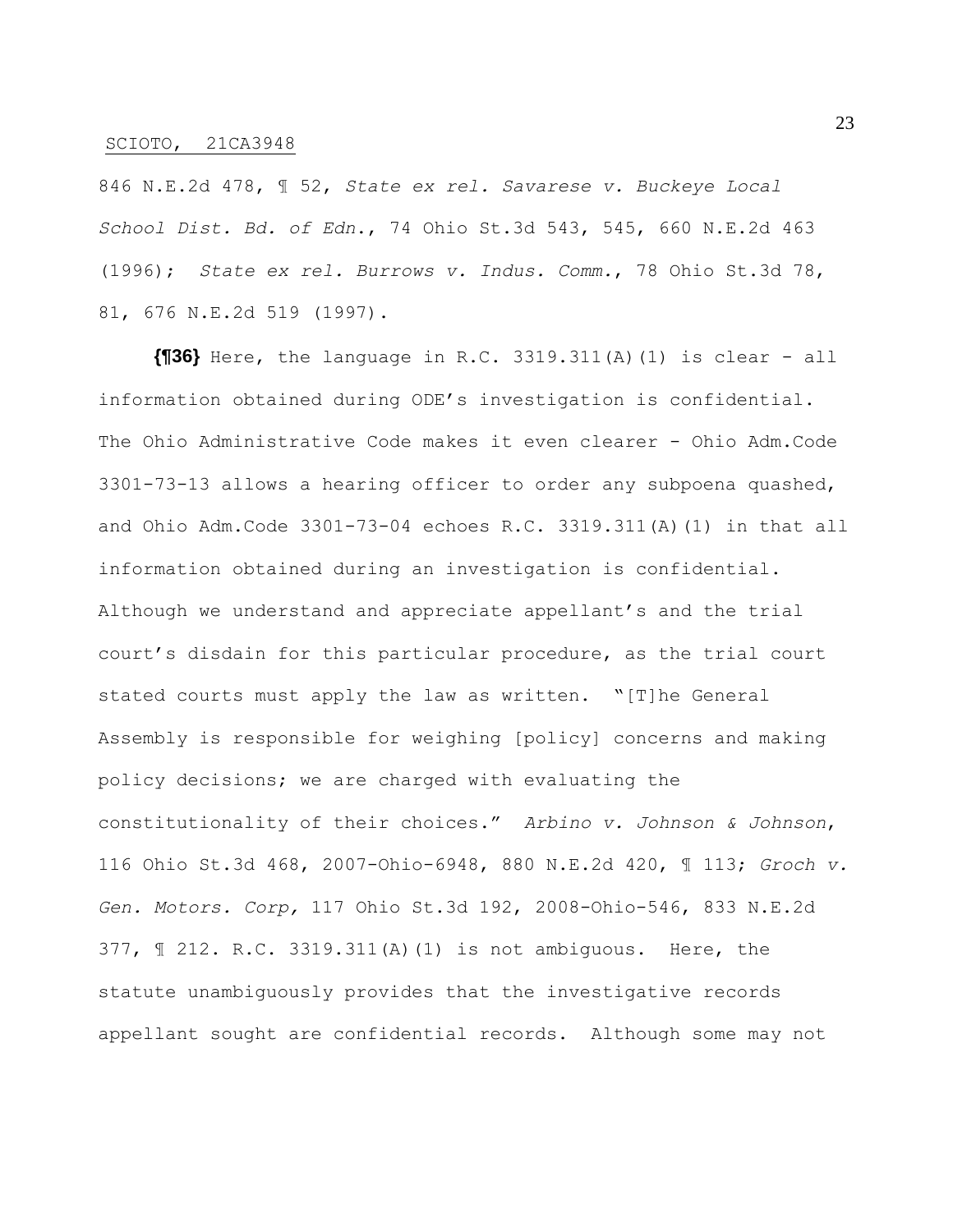agree with a statute's content, the legislature, within the constitutional framework, determines policy concerns.

**{¶37}** Therefore, based on the foregoing reasons, we conclude that the trial court did not abuse its discretion and we overrule appellant's first assignment of error.

#### II.

**{¶38}** In his second assignment of error, appellant asserts that the trial court erred in its determination that ODE's decision did not violate appellant's substantive due process rights.

**{¶39}** Notice and an opportunity to be heard is a fundamental requirement of due process. *Griffin v. State Med. Bd. of Ohio,*  10th Dist. Franklin No. 11AP-174, 2011-Ohio-6089, ¶ 22; *Corn v. Ohio State Med. Bd.*, 61 Ohio App.3d 677, 684. 573 N.E.2d 1100 (10th Dist.1988). With regard to the case sub judice, R.C. 119.07 requires the State Board of Education to provide appellant with sufficient notice of the charges against him. *Geroc v. Ohio Veterinary Med. Bd.*, 37 Ohio App.3d 192, 199, 525 N.E.2d 501 (8th Dist.1987). In addition, the right to a hearing includes the right to appear at the hearing prepared to defend oneself through testimony, evidence, or argument against the charges brought. *Mullane v. Cent. Hanover Bank & Trust Co.*, 339 U.S. 306, 313, 70 S.Ct. 652, 94 L.Ed. 865 (1950); *Sohi*, 130 Ohio App.3d at 422;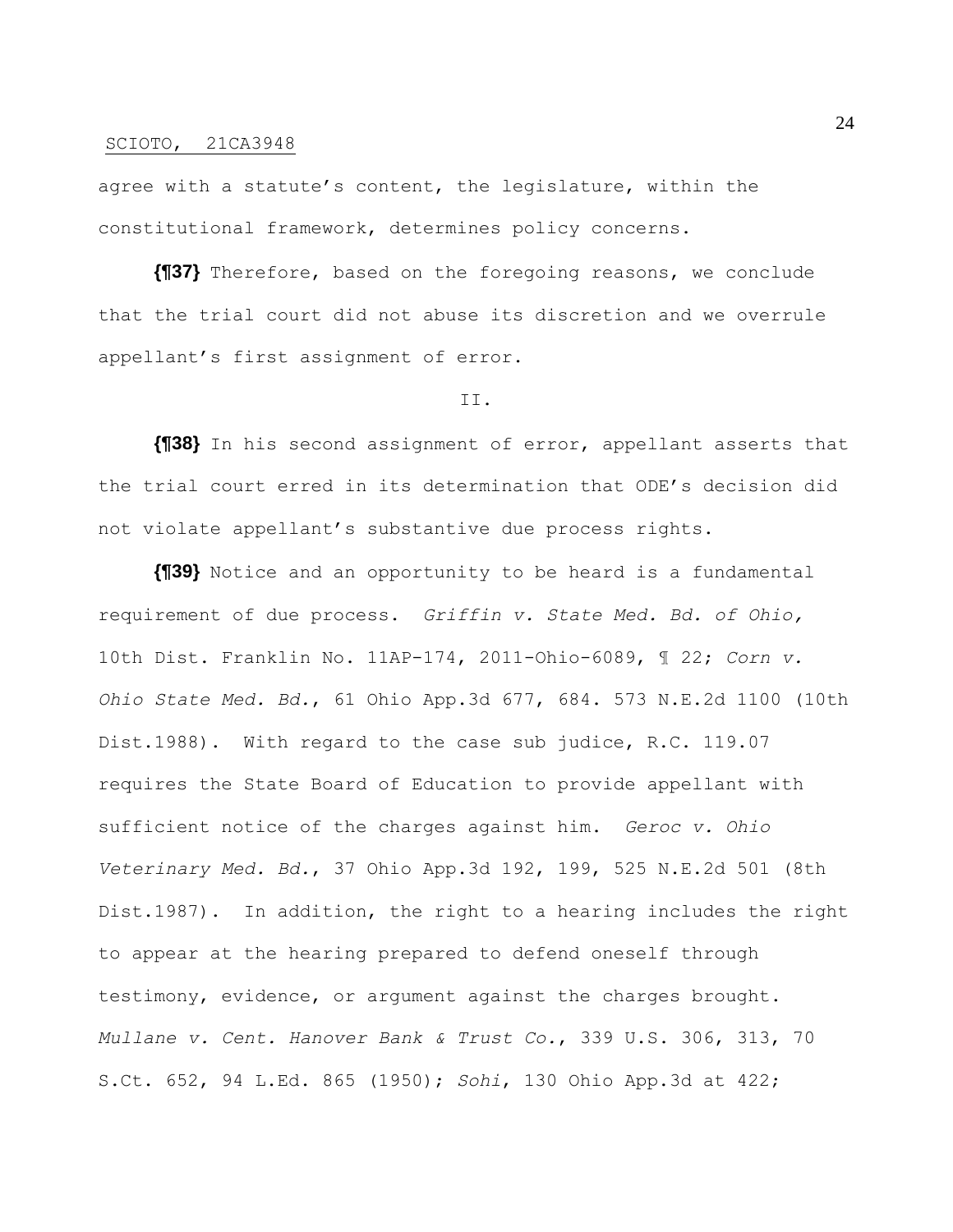*Johnson v. State Med. Bd. of Ohio*, 10th Dist. Franklin No. 98AP-1324, 2000 WL 192374 (Sept. 28, 1999). Thus, an administrative agency cannot revoke or suspend a professional license without safeguarding a respondent's statutory and due process rights. *Sohi*, 130 Ohio App.3d at 422.

**{¶40}** Interestingly, the rules of civil procedure do not apply in administrative proceedings. "Something less than a full evidentiary hearing is generally sufficient in an administrative action." *Froug v. Ohio Bd. of Nursing,* 10th Dist. Franklin No. 00AP-523, 2001 WL 82926 (Feb. 1, 2001), \*3, citing *Johnson supra.*  An administrative board meets "its duty as to 'discovery' by supplying [a licensee] with sufficient information enabling him [or her] to properly respond to the charges." *Carratola v. Ohio State Dental Bd.*, 9th Dist. Summit No. 18658, 1998 WL 225033 (May 6, 1998), quoting *Miccichi v. Ohio State Dental Bd.*, 5th Dist. Tuscarawas No. 86AP-080063, 1997 WL 11070 (May 4, 1987). *See also Froug, supra,* at 3, citing *Ohio State Bd. of Pharmacy v. Frantz*, 51 Ohio St.3d 143, 555 N.E.2d 630 (1990), paragraph one of the syllabus; *State Med. Bd. of Ohio v. Murray*, 66 Ohio St.3d 527, 535, 613 N.E.2d 636 (1993).

**{¶41}** Appellant points to *Sohi*'s admonition that "[p]rocedural due process also embodies the concept of fundamental fairness."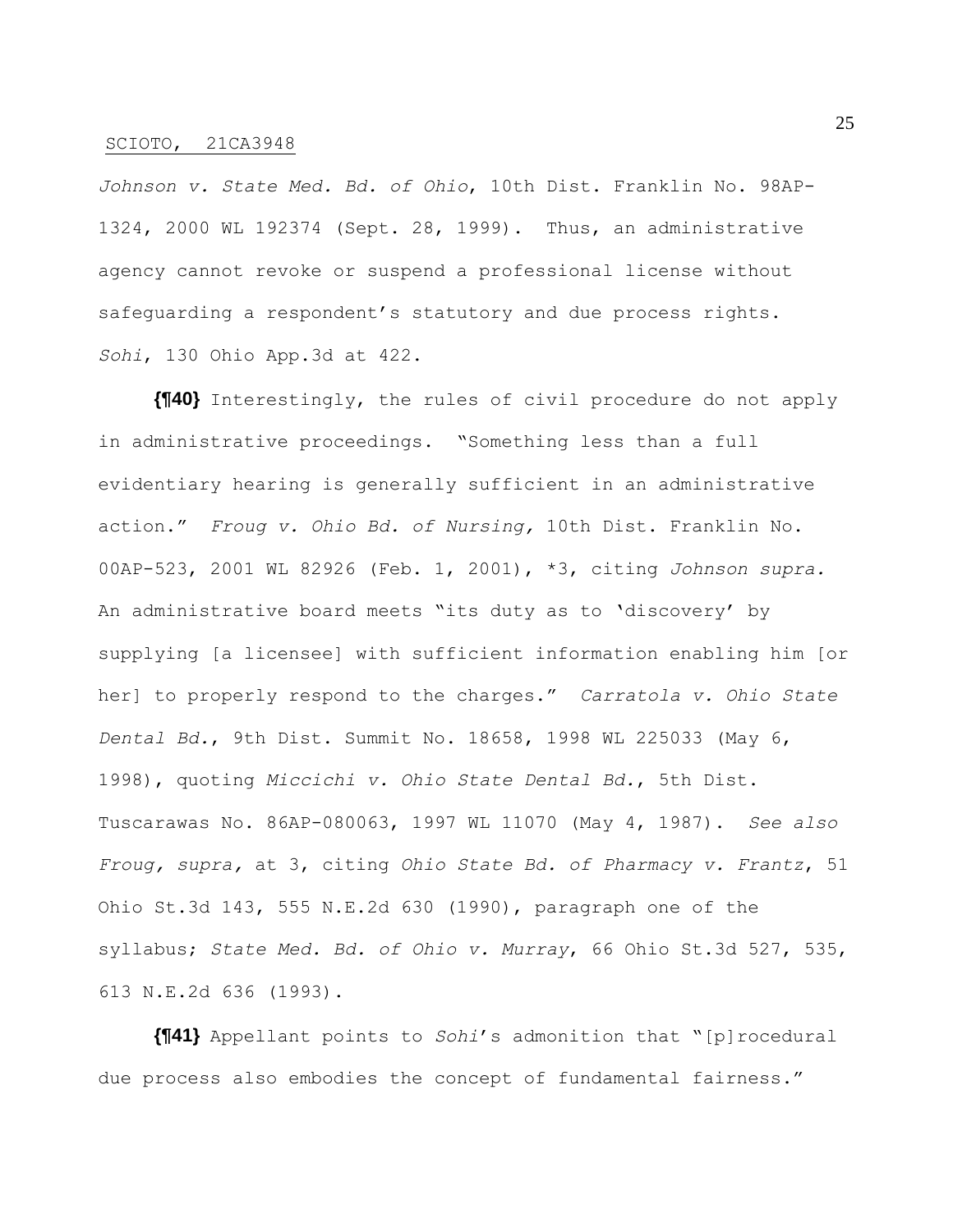## **[Cite as** *Bennett v. Ohio Dept. of Edn.***, 2022-Ohio-1747.]**

*Sohi,* 130 Ohio App.3d at 422. *Sohi*, however, holds that due process requires an agency to provide a respondent with sufficient notice of the charges and an opportunity to be heard. *Id.* In the case at bar, the notice appellant received included specific allegations and a confidential key that identified the witness. In addition, the notice provided the names of the other witnesses in a supplemental confidential key. At the hearing, appellant had the opportunity to cross-examine ODE witnesses and to provide his own testimony and exhibits. Thus, appellant did receive notice and the opportunity to be heard.

**{¶42}** Appellant further asserts that appellee prevented him from subpoenaing Ms. Canter, the regularly assigned teacher, and that *Goldberg v. Kelly*, 397 U.S. 254, 90 S.Ct. 1011, 25 L.Ed.2d 287 (1970) holds that due process requires a "timely and adequate notice detailing the reasons for a proposed termination, and an effective opportunity to defend by confronting any adverse witnesses and by presenting his own arguments and evidence orally*." Id.* at 267-268. Our review of the record, however, does not support appellant's contention that appellee prevented him from subpoenaing witnesses, other than the agency's investigation attorney and staff attorney.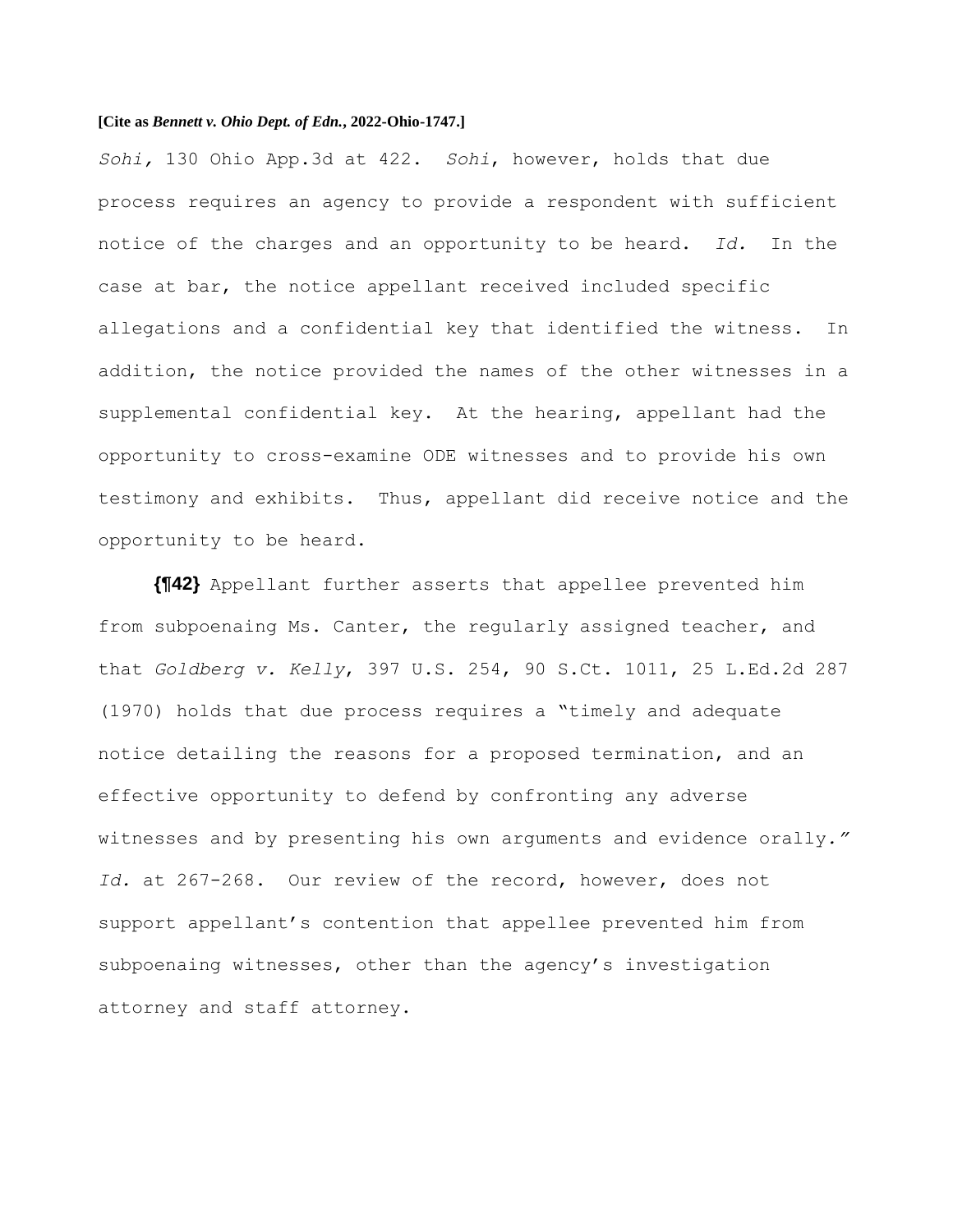# **[Cite as** *Bennett v. Ohio Dept. of Edn.***, 2022-Ohio-1747.]**

**{¶43}** In the case sub judice, ODE sent a Notice of Opportunity for Hearing to appellant to notify him that the Board intended to determine whether to limit, suspend, revoke or permanently revoke his five-year substitute career technical license. Although ODE notified appellant it would present evidence on five claims, it later amended its notice to remove the fifth claim. The notice further informed appellant that his alleged misconduct violated R.C. 3319.31(B)(1) and notified him he was entitled to a hearing if he so requested. Our review reveals that appellant did receive the due process protections generally afforded in administrative agency proceedings. While everyone may not agree with every aspect of the truncated nature of the administrative agency determination process in Ohio, once again this is the particular system that the legislature has chosen to implement.

**{¶44}** Accordingly, based upon the foregoing reasons, we agree with the trial court's conclusion, overrule appellant's second assignment of error and affirm the trial court's judgment.

JUDGEMENT AFFIRMED.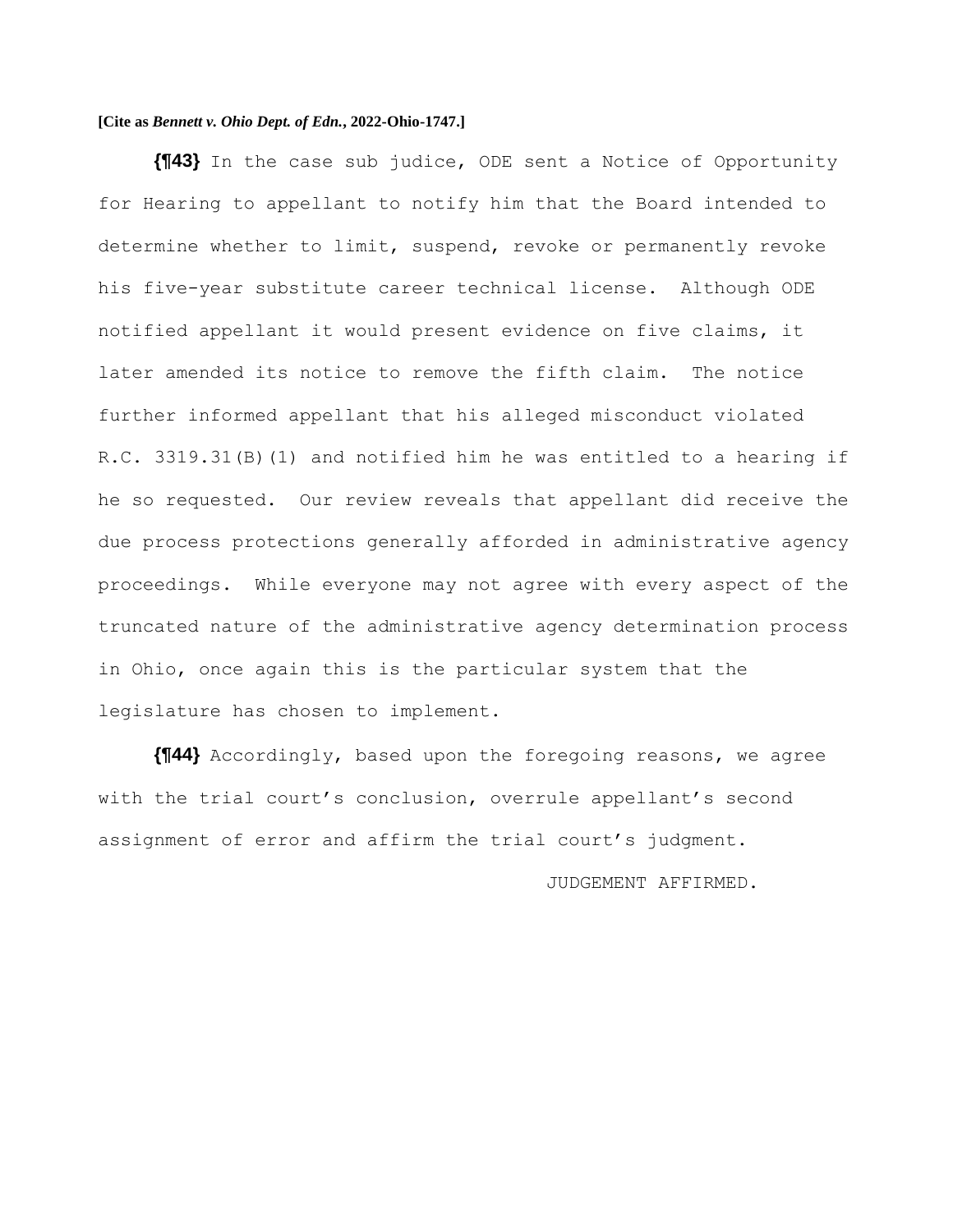#### JUDGMENT ENTRY

It is ordered that the judgment be affirmed. Appellee shall recover of appellant the costs herein taxed.

The Court finds there were reasonable grounds for this appeal.

It is ordered that a special mandate issue out of this Court directing the Scioto County Common Pleas Court to carry this judgment into execution.

A certified copy of this entry shall constitute that mandate pursuant to Rule 27 of the Rules of Appellate Procedure.

Smith, P.J. & Wilkin, J.: Concur in Judgment & Opinion

For the Court

 $BY:$ Peter B. Abele, Judge

### NOTICE TO COUNSEL

Pursuant to Local Rule No. 14, this document constitutes a final judgment entry and the time period for further appeal commences from the date of filing with the clerk.